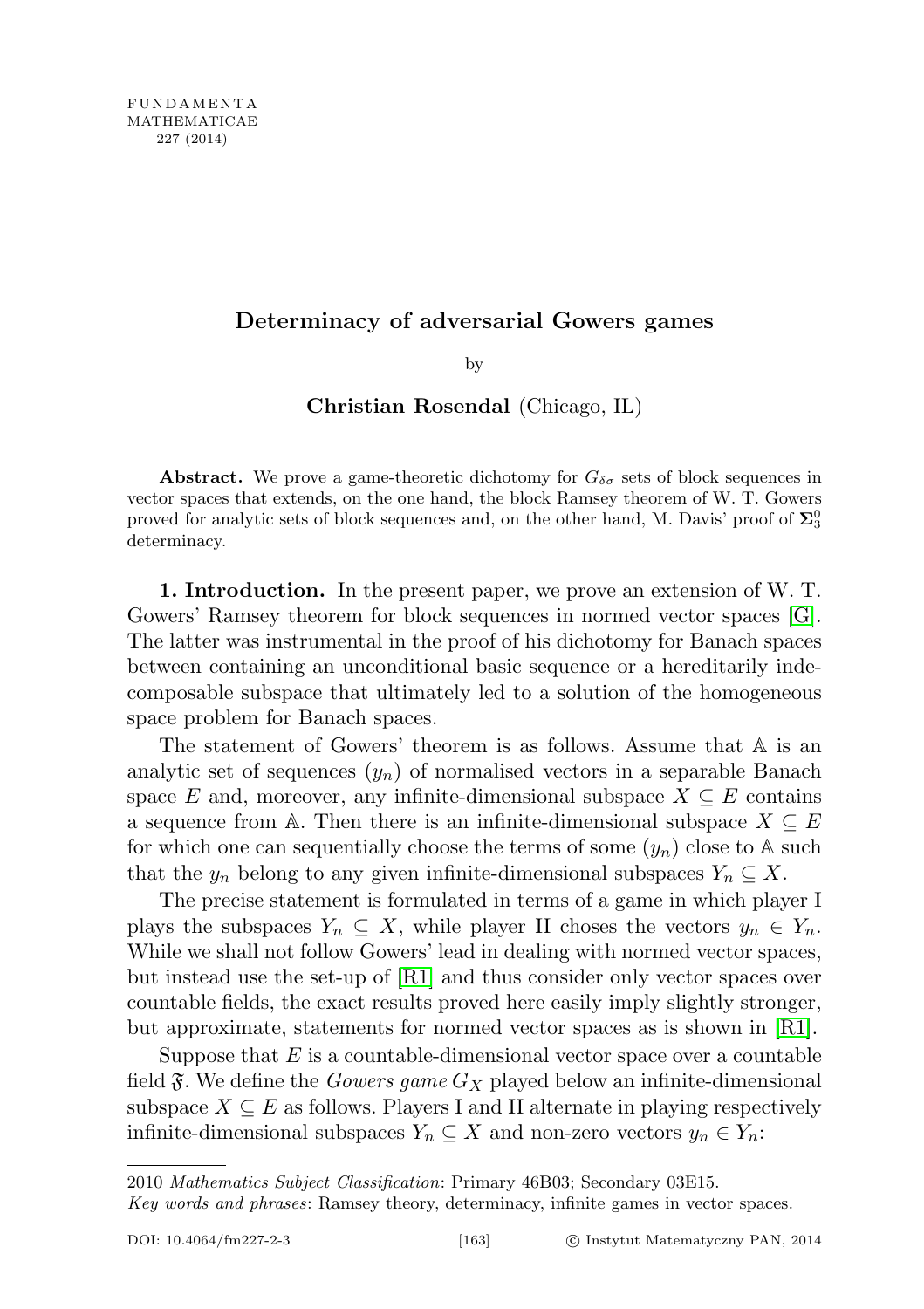164 C. Rosendal

$$
\begin{array}{ccccc}\n\mathbf{I} & Y_0 & Y_1 & Y_2 & \dots \\
\mathbf{II} & y_0 \in Y_0 & y_1 \in Y_1 & y_2 \in Y_2 & \dots\n\end{array}
$$

Similarly, the *infinite asymptotic game*  $F_X$  is defined as the Gowers game except that I is now required to play subspaces  $Y_n$  of finite codimension in X (in fact, even so-called *tail subspaces*). Thus, from the viewpoint of II, the game has not changed, but, in  $F_X$ , player I will have significantly less control over where player II chooses his vectors. In both games, we say that the infinite sequence  $(y_n)$  produced is the *outcome* of the game.

Note that E is a countable set and therefore the infinite power  $E^{\infty}$  is a Polish space, i.e., separable and completely metrisable, when E is endowed with the discrete topology. The version of Gowers' theorem proved in [\[R1\]](#page-15-1) states that if  $A \subseteq E^{\infty}$  is an analytic set, i.e., a continuous image of a Polish space, then there is an infinite-dimensional subspace  $X \subseteq E$  such that either player I has a strategy in  $F_X$  to force the outcome to lie in ∼A or player II has a strategy in  $G_X$  to play into A. We remark that, on the one hand, this is stronger than simply stating that the game  $G_X$  is determined, since, clearly, if I has a strategy in  $F_X$  to force the outcome to lie in ∼A, then he also has a strategy in  $G_X$  to the same effect. On the other hand, this strong determination comes at the price of passing to the subspace  $X \subseteq E$ , which indicates that Ramsey theory is involved.

In [\[Pe\]](#page-15-2), A. M. Pelczar studied a variant of the Gowers game in which both players are directly contributing to the outcome. This was further refined in [\[FR\]](#page-15-3), and in [\[R1\]](#page-15-1) was formulated as the determinacy of two related adversarial Gowers games,  $A_X$  and  $B_X$ .

Again, for  $X \subseteq E$  an infinite-dimensional subspace, we define the game  $A_X$  by combining the games  $G_X$  and  $F_X$ , letting player I of  $A_X$  act simultaneously as player II of  $F_X$  and player I of  $G_X$ , while player II of  $A_X$  acts as player I of  $F_X$  and player II of  $G_X$ . Concretely, I plays subspaces  $Y_n \subseteq X$ and non-zero vectors  $x_n$ , while II plays subspaces  $X_n \subseteq X$  and non-zero vectors  $y_n$ , satisfying  $x_n \in X_n$  and  $y_n \in Y_n$ :

**I** 
$$
Y_0, x_0 \in X_0
$$
  $Y_1, y_1 \in X_1$  ...  
\n**II**  $X_0$   $X_1, y_0 \in Y_0$   $X_2, y_1 \in Y_1$  ...

Moreover,  $X_0, X_1, \ldots$  are required to have finite codimension in X (again, they can be taken to be tail subspaces with respect to a given basis for  $E$ ) and  $Y_0, Y_1, \ldots$  are arbitrary infinite-dimensional subspaces of X.

The game  $B_X$  is defined as the game  $A_X$  except that we now require the spaces  $Y_n$  to have finite codimension in X, while instead the  $X_n$  can be arbitrary infinite-dimensional subspaces. Thus, in the game  $A_X$ , it is player I that has relatively tight control over the sequence of vectors played by II, since I is the one to play arbitrary infinite-dimensional subspaces of  $X$ . On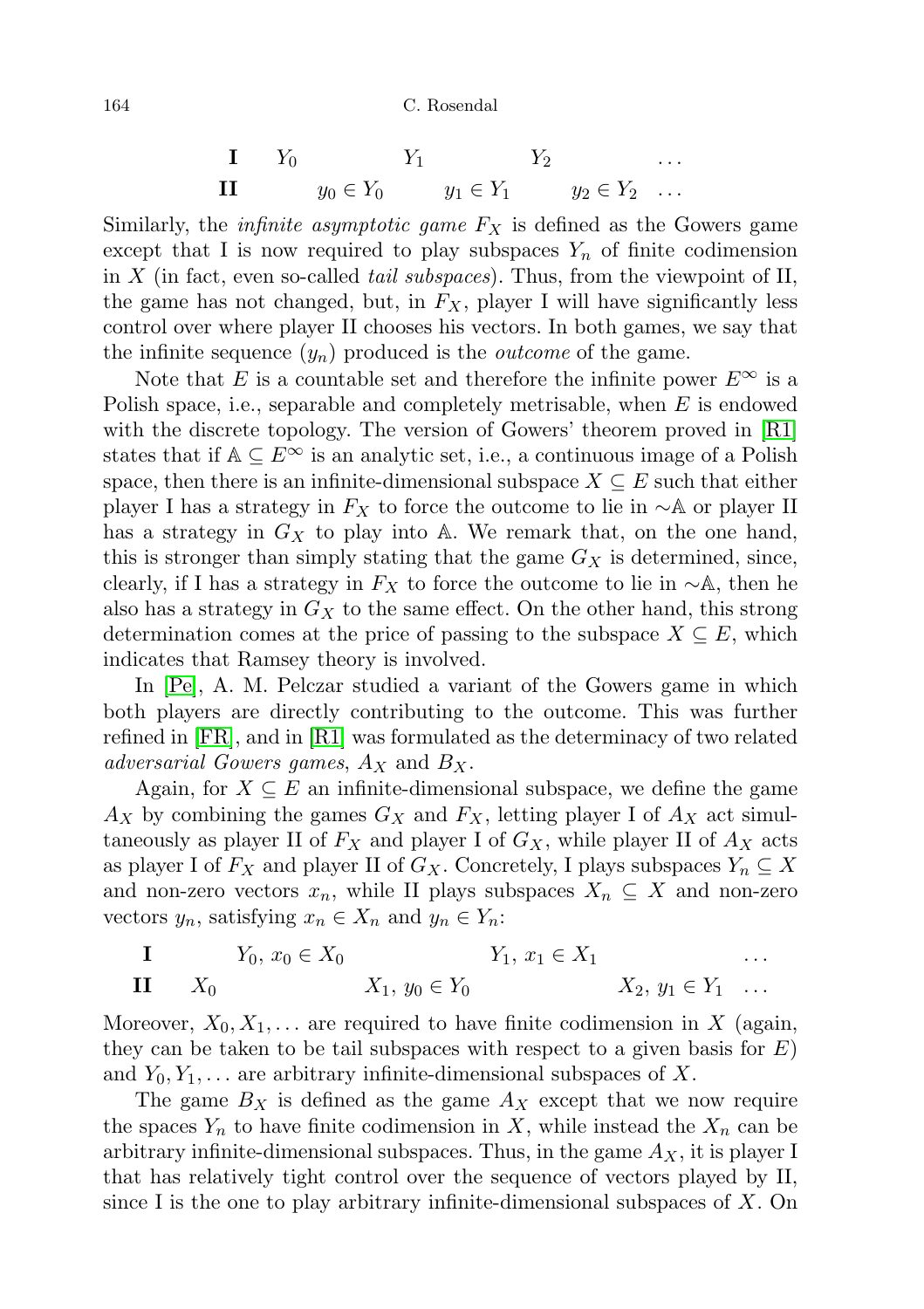the contrary, in the game  $B_X$ , the roles of I and II are reversed. In both games, the *outcome* is defined to be the infinite sequence  $(x_0, y_0, x_1, y_1, \ldots)$  $\in E^{\infty}.$ 

Extending Theorem 12 in [\[R1\]](#page-15-1) for closed A, the main result of our paper is the following.

<span id="page-2-0"></span>THEOREM 1.1. Suppose  $A \subseteq E^{\infty}$  is  $F_{\sigma\delta}$  or  $G_{\delta\sigma}$ . Then there is an infinite-dimensional subspace  $X \subseteq E$  such that either

- (i) II has a strategy in  $A_X$  to play in ∼A, or
- (ii) I has a strategy in  $B_X$  to play in  $\mathbb A$ .

As above, Theorem [1.1](#page-2-0) is significantly stronger than merely requiring the games  $A_X$  and  $B_X$  to play into A to be determined, which of course is well-known. The main interest of the result lies in the fact that it provides a strong form of determinacy, namely, in each case, the winning player has a strategy in a game that a priori is particularly hard for him to play. However, again this comes at the cost of passing to the subspace  $X \subseteq E$ .

It remains an open problem how much this theorem can be improved. In the light of D. A. Martin's proof of Borel determinacy [\[M2,](#page-15-4) [M3\]](#page-15-5), it is tempting to believe that it should hold for Borel sets A. However, this extension seems less than straightforward. The problem lies in combining Martin's proof (or the final result) with the Ramsey-theoretical techniques necessary for the proof of Theorem [1.1.](#page-2-0) The original proofs of determinacy for the first three levels of the Borel hierarchy (D. Gale and F. M. Stewart [\[GS\]](#page-15-6) for open, P. Wolfe [\[W\]](#page-15-7) for  $G_{\delta}$  and M. Davis [\[D\]](#page-15-8) for  $G_{\delta\sigma}$ ) all proceed in second order arithmetic and thus the types of objects quantified over are at most subsets of the integers. This implies that these proofs commute sufficiently with our relatively simple Ramsey theory to be able to go through in our setting, albeit with some additional complications.

On the other hand, the proofs of determinacy for more complicated Borel sets (J. Paris [\[Pa\]](#page-15-9) for  $\Sigma_4^0$  and Martin for all of  $\Delta_1^1$ ) necessarily require a larger part of the set-theoretical universe, as shown by H. M. Friedman [\[F\]](#page-15-10) and recent refinements by A. Montalb´an and R. Shore [\[MS\]](#page-15-11). Thus, the proof of Borel determinacy demands  $\omega_1$  iterations of the power set operation and therefore the existence of much larger sets than those involved in the actual statement of determinacy. The same of course also applies to proofs of determinacy in the presence of large cardinals, such as Martin's proof of analytic determinacy from a measurable cardinal [\[M1\]](#page-15-12). As a consequence, to prove determinacy of Borel games with moves in our space  $E$ , one is led to consider other games on much larger sets for which the Ramsey theory loses meaning. Alternatively, the existence of large cardinals may itself lead to a better tree representation of Borel or analytic sets, which could prove useful for lifting Theorem [1.1](#page-2-0) to general Borel sets.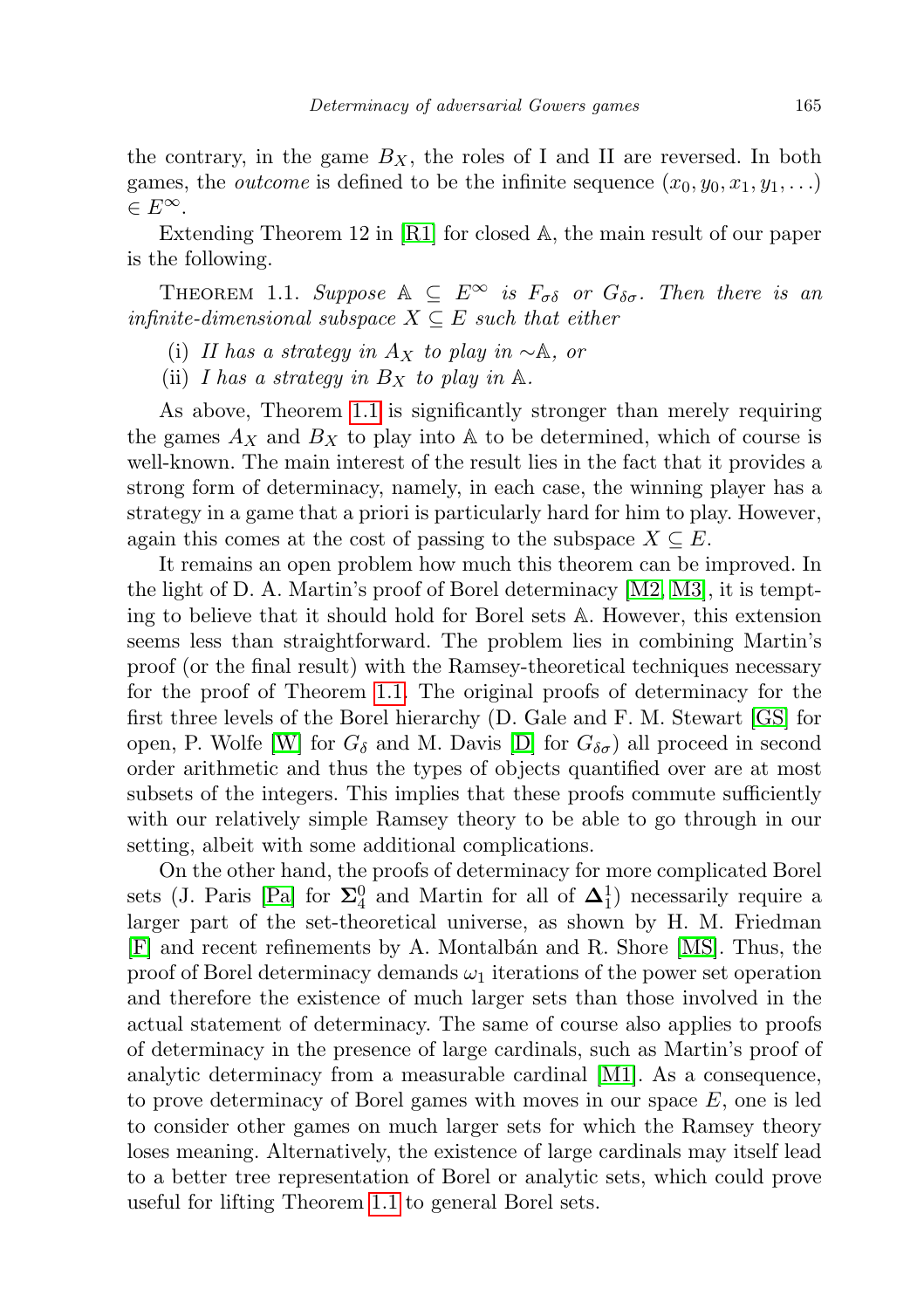#### 166 C. Rosendal

It is of course quite possible that our theorem does not generalise to higher order Borel sets and thus the difference in proof-theoretic strength between  $\mathbf{\Sigma}_3^0$  and Borel determinacy translates into a difference in truth value for the adversarial Gowers games.

PROBLEM 1.2. Does Theorem [1.1](#page-2-0) hold for all Borel sets  $A$  or even for analytic sets in the presence of large cardinals?

As a last few words on these issues, let us also mention that, in a precise sense, the class of *adversarially Ramsey sets*, i.e., the class of sets  $A \subseteq E^{\infty}$ satisfying the conclusion of Theorem [1.1,](#page-2-0) is smaller than that of determined sets. That is, if  $\Gamma$  is a class of subsets of Polish spaces closed under continuous preimages and such that any  $\Gamma$  subset of  $E^{\infty}$  is adversarially Ramsey, then any game on  $\mathbb N$  to play in a  $\Gamma$  subset of  $\mathbb N^{\mathbb N}$  is determined. To see this, we note that we can code elements of  $\mathbb{N}^{\mathbb{N}}$  using sequences  $(x_n) \in E^{\infty}$  by letting each  $x_k \in E$  code a natural number by the coefficient of its first non-zero coordinate with respect to a fixed basis  $(e_n)$  for E. So the limit of determinacy on games on N also limits the class of adversarially Ramsey sets.

Finally, let us dispel a possible source of confusion concerning issues of determinacy. Though, formally, players I and II in the adversarial Gowers games play objects of higher type, namely the infinite-dimensional subspaces  $X_n$  and  $Y_n$ , this can easily be circumvented. For example, instead of letting I play all of the subspace  $X_k$  at once, we can simply let him successively play the vectors of a basis for  $X_k$  and allow II to wait to play a vector until he can find one that is a linear combination of the part of the basis that I has played thus far. As shown by B. Veličković (see [\[BLA,](#page-15-13) p. 135]), this produces an equivalent game in which all moves now are of lower type, namely vectors in E.

For applications of the above dichotomies to the geometry of Banach spaces, we refer the reader to [\[G\]](#page-15-0), [\[FR\]](#page-15-3) and [\[R2\]](#page-15-14).

**2. Notation.** Fix a countable field  $\mathfrak{F}$  and let E be the countabledimensional  $\mathfrak{F}\text{-vector space with basis } (e_n)$ . We shall use  $x, y, z, v$  as variables for *non-zero* elements of E. If  $x = \sum a_n e_n \in E$ , the *support* of x is the finite non-empty set

$$
supp x = \{n \mid a_n \neq 0\}.
$$

A finite or infinite sequence  $(x_0, x_1, x_2, ...)$  of non-zero vectors is said to be a block sequence if

 $\max \operatorname{supp} x_n < \min \operatorname{supp} x_{n+1}$ 

for all  $n$ . In particular, the terms of a block sequence are linearly independent.

Notice that, by elementary linear algebra, for all infinite-dimensional subspaces  $X \subseteq E$  there is a subspace  $Y \subseteq X$  spanned by an infinite block se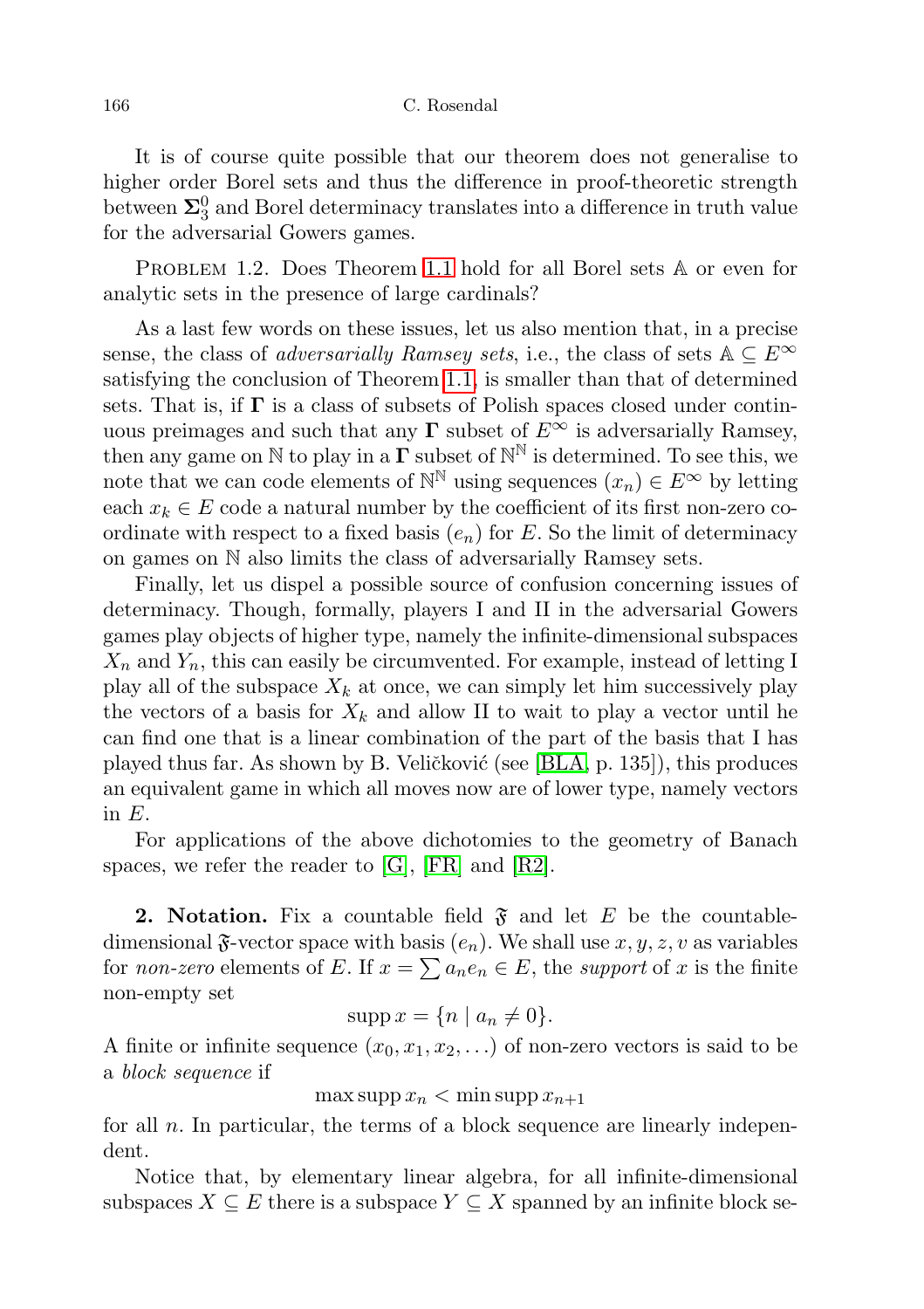quence, called a *block subspace*. So, henceforth, we use variables  $X, Y, Z, V, W$ to denote infinite-dimensional block subspaces of E. Also, if  $X \subseteq E$  is a block subspace and k a natural number, we let  $X[k] = \{x \in X \mid k < \min \text{supp } x\},\$ which is a cofinite-dimensional so-called *tail subspace* of  $X$ . Finally, we denote infinite block sequences by variables  $x, y, z$  and finite block sequences by variables  $\vec{x}, \vec{y}, \vec{z}$ . We use the symbols  $\sqsubseteq$  and  $\sqsubset$  to denote end-extension, respectively, proper end-extension, of finite sequences.

If X and Y are block subspaces, we write  $Y \subseteq^* X$  to denote that  $Y[n] \subseteq X$  for some sufficiently large n and so, in particular, that  $Y \cap X$ has finite codimension in  $Y$ . A principle, which will be used repeatedly here, is the fact that if  $X_0 \supseteq X_1 \supseteq \cdots$  is an infinite descending sequence of block subspaces then there is a block subspace  $Y \subseteq X_0$  such that  $Y \subseteq^* X_n$  for all n. To see this, suppose that each  $X_n$  is spanned by a block sequence  $(x_k^n)_k$  and note that then  $(x_0^0, x_1^1, x_2^2, \ldots)$  is also a block sequence. Moreover, if  $\tilde{Y} = [x_0^0, x_1^1, x_2^2, \ldots]$  denotes the linear span, then  $Y \subseteq^* X_n$  for all n.

We equip  $E$  with the discrete topology, whereby any subset is open, and equip its countable power  $E^{\infty}$  with the product topology. Since E is a countable discrete set,  $E^{\infty}$  is a Polish space. Notice that a basis for the topology on  $E^{\infty}$  is given by sets of the form

$$
N_{(x_0,...,x_k)} = \{(y_n) \in E^{\infty} \mid y_0 = x_0 \& \dots \& y_k = x_k\},\
$$

where  $x_0, \ldots, x_k \in E$  (possibly zero vectors). Finally,  $E^{\leq \infty}$  will denote the set of finite block sequences in E.

## 3. Adversarial games

**The game**  $A_V(\vec{v})$ . Suppose  $V \subseteq E$ . We define the game  $A_V$  played below V between two players I and II as follows: I and II alternate in choosing block subspaces  $Z_0, Z_1, Z_2, \ldots \subseteq V$  and vectors  $x_0, x_1, x_2, \ldots \in V$ , respectively natural numbers  $n_0, n_1, n_2, \ldots$  and vectors  $y_0, y_1, y_2, \ldots \in V$ , according to the constraints  $x_i \in V[n_i]$  and  $y_i \in Z_i$ :

**I** 
$$
x_0 \in V[n_0], Z_0
$$
  $x_1 \in V[n_1], Z_1$  ...  
\n**II**  $n_0$   $y_0 \in Z_0, n_1$   $y_1 \in Z_1, n_2$  ...

We say that the sequence  $(x_0, y_0, x_1, y_1, ...)$  is the *outcome* of the game.

If  $\vec{v}$  is a finite block sequence of *even* length, the game  $A_V(\vec{v})$  is defined as above except that the outcome is now  $\vec{v}^{\,\,\gamma}(x_0, y_0, x_1, y_1, \ldots)$ .

On the other hand, if  $\vec{v}$  is a finite block sequence of *odd* length,  $A_V(\vec{v})$  is defined in a similar way except that I begins the game:

I  $Z_0$   $x_0 \in V[n_0], Z_1$   $x_1 \in V[n_1], Z_2$  ... II  $y_0 \in Z_0, n_0$   $y_1 \in Z_1, n_1$ 

and the *outcome* is now  $\vec{v}^*(y_0, x_0, y_1, x_1, \ldots)$  rather than  $\vec{v}^*(x_0, y_0, x_1, y_1, \ldots)$ .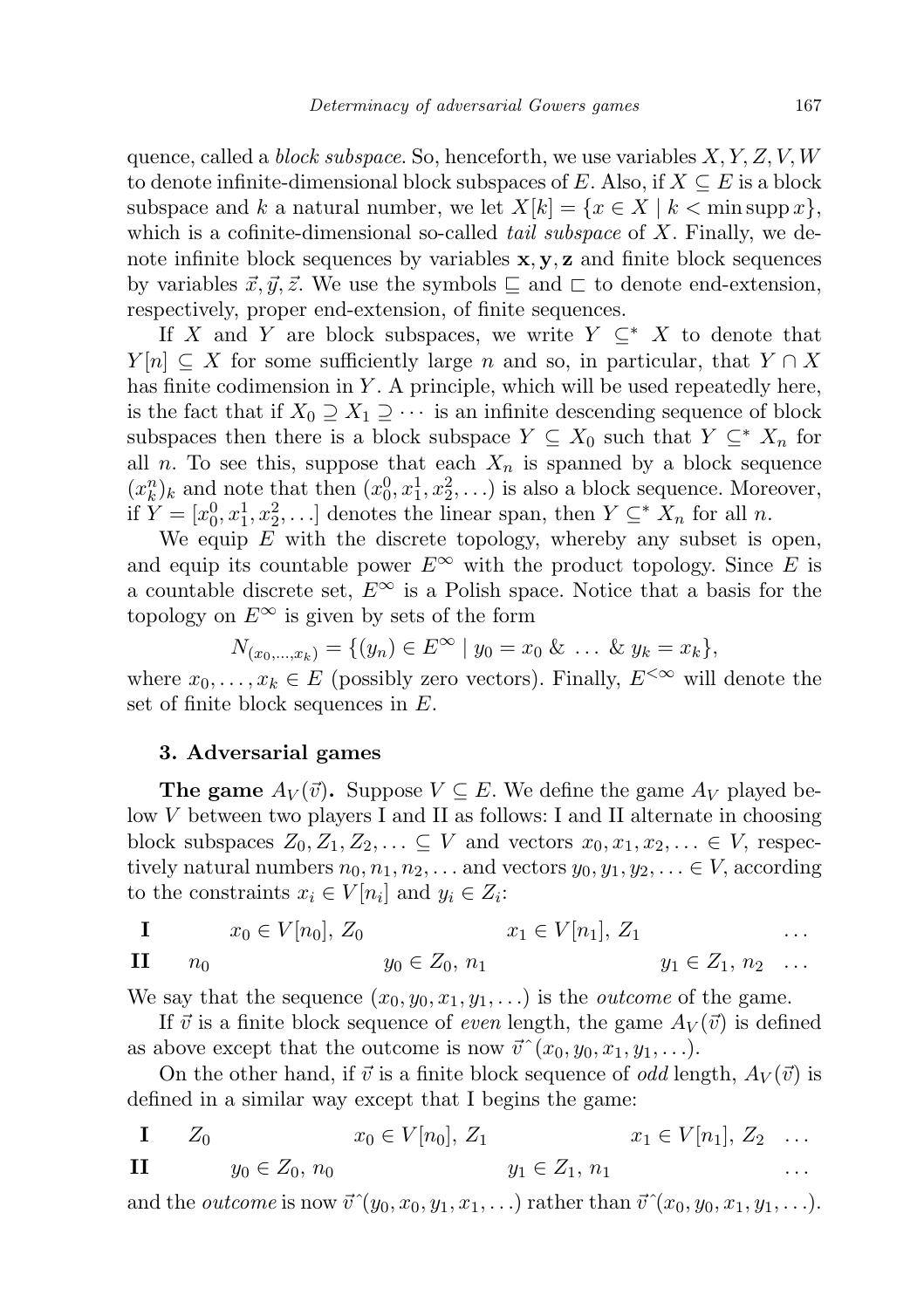**The game**  $B_V(\vec{v})$ . We define the game  $B_V$  in a similar way to  $A_V$ except that we now have I playing integers and II playing block subspaces:

I  $x_0 \in Z_0, n_0$   $x_1 \in Z_1, n_1$ II  $Z_0$   $y_0 \in V[n_0], Z_1$   $y_1 \in V[n_1], Z_2$  ...

with  $x_i \in Z_i \subseteq V$  and  $y_i \in V[n_i]$ . Again, the *outcome* is  $(x_0, y_0, x_1, y_1, \ldots)$ .

If  $\vec{v}$  is a finite block sequence of *even* length, the game  $B_V (\vec{v})$  is defined as above except that the outcome is now  $\vec{v}^{\,\,\,\gamma}(x_0, y_0, x_1, y_1, \ldots)$ .

On the other hand, if  $\vec{v}$  is a finite block sequence of *odd* length,  $B_V(\vec{v})$  is defined by letting I begin:

**I** 
$$
n_0
$$
  $x_0 \in Z_0$ ,  $n_1$   $x_1 \in Z_1$ ,  $n_2$  ...  
\n**II**  $y_0 \in V[n_0]$ ,  $Z_0$   $y_1 \in V[n_1]$ ,  $Z_1$  ...

and the *outcome* is now  $\vec{v}^*(y_0, x_0, y_1, x_1, \ldots)$ .

Thus, in both games  $A_V$  and  $B_V$ , one should remember that I is the first to play a vector. And in  $A_V$ , I plays block subspaces and II plays tail subspaces, while in  $B_V$ , II takes the role of playing block subspaces and I plays tail subspaces.

The central distinction between the two games lies in the fact that it is, in general, much easier to pick vectors in a tail subspace than in an arbitrary block subspace. Thus, in the game  $A_V$ , player II has to make choices of vectors in potentially coinfinite-dimensional subspaces  $Z_i \subseteq V$  selected by I, while only being able to force I to make his choices of vectors in subspaces of finite codimension. So  $A_V$  is harder to play for II than the game  $B_V$ , while the opposite is the case for player I.

4. Quasistrategies. A strategy for II in the game  $A_V(\vec{v})$  is a function that to each position of the game in which II is to play, say,  $(n_0, x_0, Z_0, y_0,$  $n_1, \ldots, y_k, n_{k+1}, x_{k+1}, Z_{k+1}$  associates the next required move of II. Alternatively, the strategy can be identified with the set of positions that have been played according to the strategy. However, since the outcome only consists of the sequence of vectors  $x_0, y_0, x_1, y_1, \ldots$ , it is reasonable to expect that strategies should also only depend on the initial part of the outcome, i.e.,  $(x_0, y_0, \ldots, x_k, y_k, x_{k+1})$ , together with the condition  $Z_{k+1}$ , rather than on

$$
(n_0, x_0, Z_0, y_0, n_1, \ldots, y_k, n_{k+1}, x_{k+1}, Z_{k+1}).
$$

Now, as we shall verify, this means that a quasistrategy for II in  $A_V(\vec{v})$  can be seen as a subset of  $E^{\leq \infty}$  with certain extension properties. Moreover, as these quasistrategies for II in  $A_V(\vec{v})$  will be used as self-imposed rules for II in  $B_V(\vec{v})$ , we shall denote them as rules rather than quasistrategies.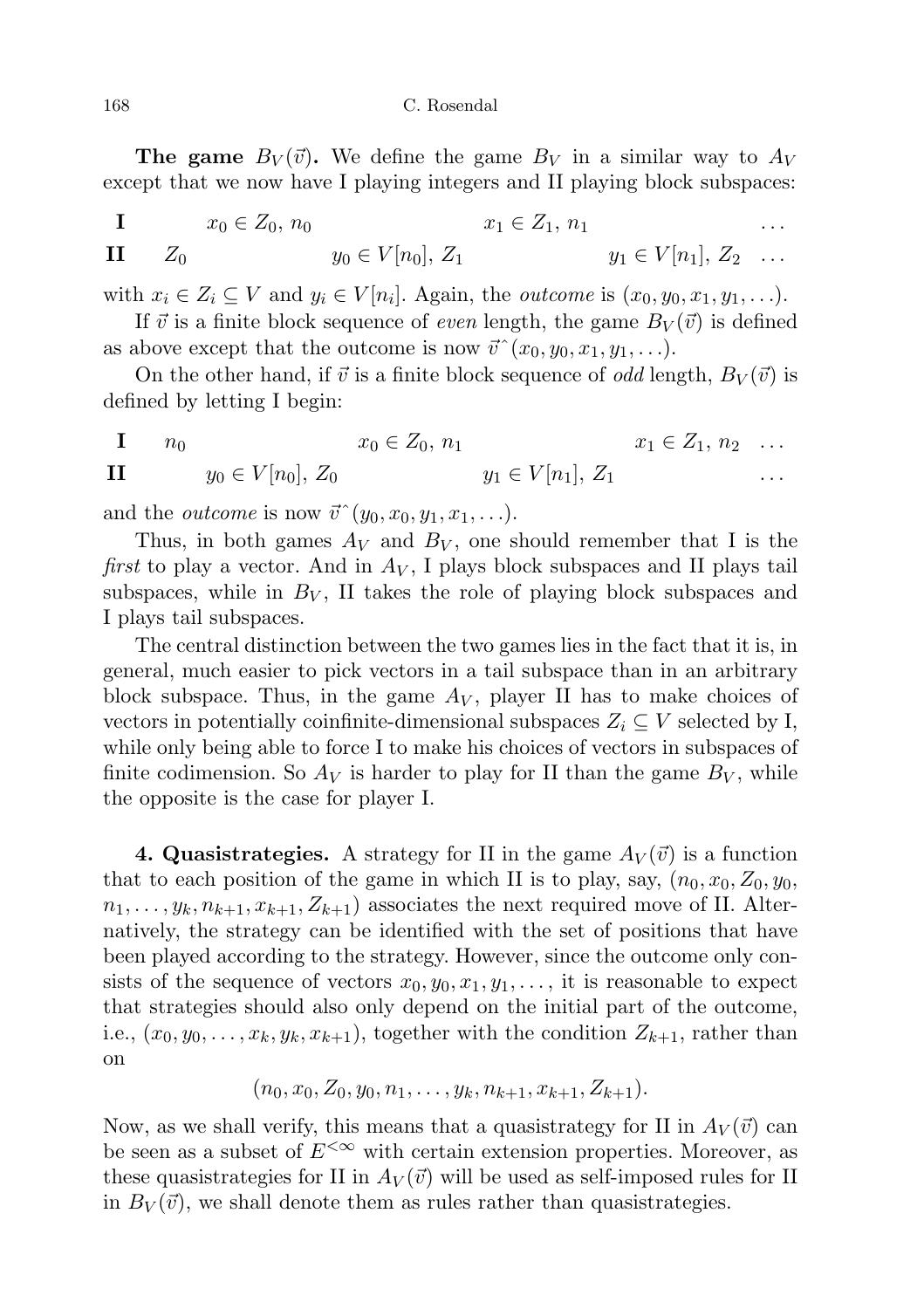DEFINITION 4.1. Assume that  $V \subseteq E$  and  $\vec{v}$  is a finite block sequence. A  $(V, \vec{v})$ -rule is a subset  $T \subseteq E^{<\infty}$  such that  $\vec{v} \in T$  and

- (i) if  $\vec{y} \in T$  and  $|\vec{y}|$  is odd, then for any  $Z \subseteq V$  there is some  $z \in Z$ such that  $\vec{y}$   $z \in T$ ,
- (ii) if  $\vec{y} \in T$  and  $|\vec{y}|$  is even, then there is some n such that  $\vec{y}~z \in T$  for all  $z \in V[n]$ .

NOTATION 4.2. Let  $T \subseteq E^{\langle \mathbb{N} \rangle}$  be any subset. We define the set of *infinite* branches of T by

$$
[T] = \{(x_n) \in E^{\infty} \mid \exists^{\infty} m, (x_0, x_1, \dots, x_m) \in T\}.
$$

Also, if  $\vec{x}$  is a finite block sequence, we let

$$
T_{\vec{x}} = \{ \vec{y} \mid \vec{x} \hat{\ } \vec{y} \in T \}.
$$

The following is not used in the proof of the main result, but clarifies the nature of quasistrategies.

PROPOSITION 4.3. Let  $A \subseteq E^{\infty}$ ,  $V \subseteq E$  and  $\vec{v}$  be a finite block sequence. Then II has a strategy  $\sigma$  in  $A_V(\vec{v})$  to play in A if and only if there is a  $(V, \vec{v})$ -rule T such that  $[T] \subset \mathbb{A}$ .

*Proof.* Obviously, any  $(V, \vec{v})$ -rule T such that  $|T| \subseteq A$  provides a strategy σ for II in  $A_V(\vec{v})$  to play in A. For it suffices that σ ensures that every position of the game belongs to  $T_{\vec{v}}$ .

Conversely, suppose that  $\sigma$  is a strategy for II in  $A_V(\vec{v})$  to play in A and assume that  $\vec{v}$  has even length, the case when the length is odd being similar. We identify the strategy  $\sigma$  with the tree of legal positions in  $A_V(\vec{v})$  in which II has played according to the strategy. We define  $T_{\vec{v}} \cap E^n$  by induction on n simultaneously with a monotone function  $\phi$  assigning to each element of  $T_{\vec{v}}$  some position in  $A_V(\vec{v})$  in which II has played according to  $\sigma$ . More precisely,  $\phi$  takes values of the form

$$
\phi(x_0, y_0, x_1, y_1, \dots, x_k, y_k)
$$
  
=  $(n_0, x_0, Z_0, y_0, n_1, x_1, Z_1, y_1, \dots, n_k, x_k, Z_k, y_k, n_{k+1}) \in \sigma$ 

and

$$
\phi(x_0,y_0,x_1,y_1,\ldots,x_k)=(n_0,x_0,Z_0,y_0,n_1,x_1,Z_1,y_1,\ldots,n_k,x_k).
$$

(i) First, let  $\vec{v} \in T$  and let  $\phi(\emptyset) = n_0$ , where  $n_0$  is the first play of II according to the strategy  $\sigma$ .

(ii) Now, if  $(x_0, y_0, x_1, y_1, \ldots, x_k, y_k) \in T_{\vec{v}}$  and

$$
\phi(x_0, y_0, x_1, y_1, \dots, x_k, y_k) = (n_0, x_0, Z_0, y_0, n_1, x_1, Z_1, y_1, \dots, n_k, x_k, Z_k, y_k, n_{k+1}) \in \sigma
$$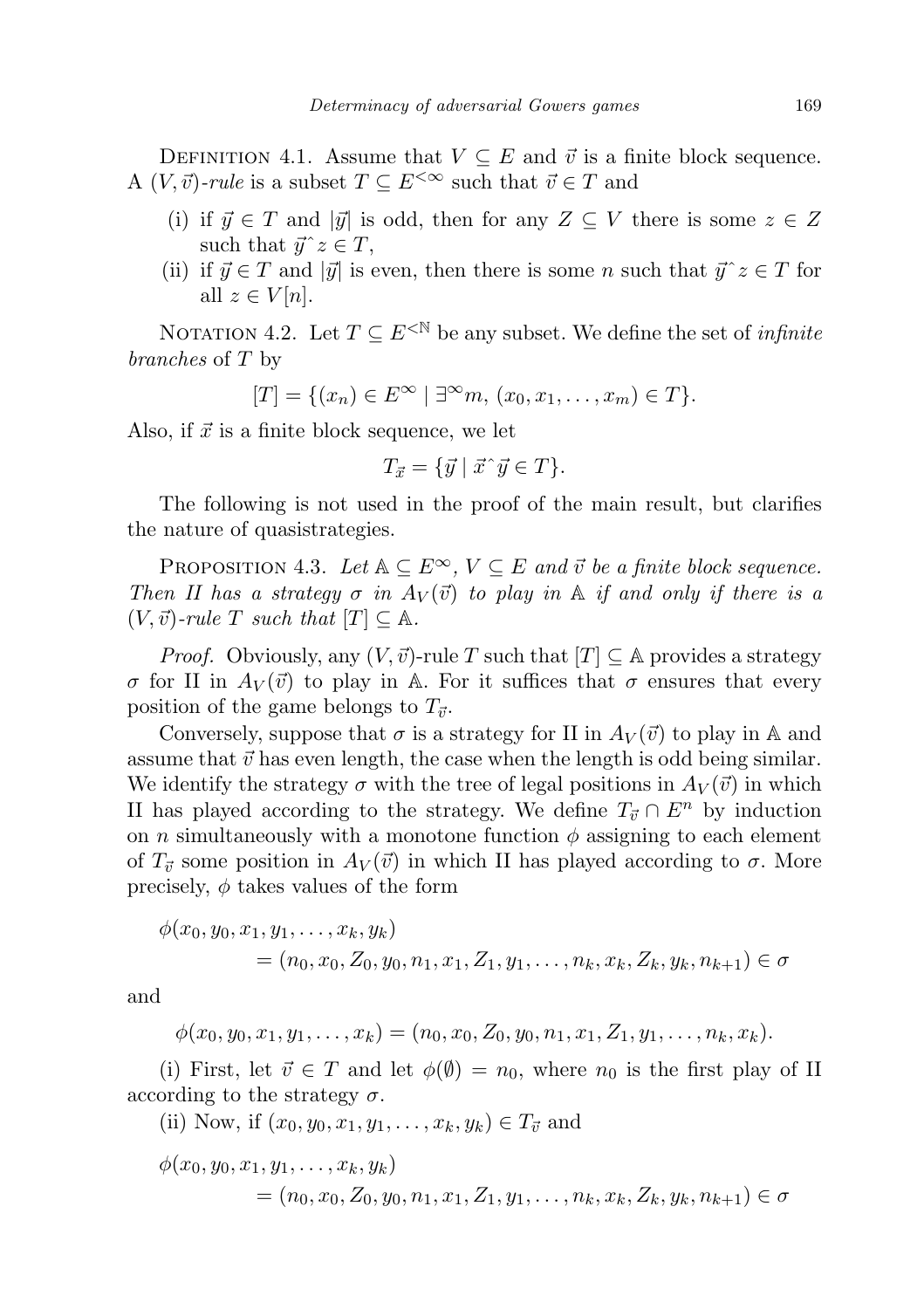has been defined, we let  $(x_0, y_0, x_1, y_1, \ldots, x_k, y_k, x_{k+1}) \in T_{\vec{v}}$  for all  $x_{k+1}$  in  $X[n_{k+1}]$  and set

$$
\phi(x_0, y_0, x_1, y_1, \dots, x_k, y_k, x_{k+1})
$$
\n
$$
= (n_0, x_0, Z_0, y_0, n_1, x_1, Z_1, y_1, \dots, n_k, x_k, Z_k, y_k, n_{k+1}, x_{k+1}).
$$
\n(iii) And, if  $(x_0, y_0, x_1, y_1, \dots, x_k) \in T_{\vec{v}}$  and\n
$$
\phi(x_0, y_0, x_1, y_1, \dots, x_k) = (n_0, x_0, Z_0, y_0, n_1, x_1, Z_1, y_1, \dots, n_k, x_k)
$$

has been defined, we put  $(x_0, y_0, x_1, y_1, \ldots, x_k, y_k) \in T_{\vec{v}}$  if there are  $Z_k \subseteq X$ and  $n_{k+1}$  such that  $y_k \in Z_k$  and

$$
(n_0, x_0, Z_0, y_0, n_1, x_1, Z_1, y_1, \ldots, n_k, x_k, Z_k, y_k, n_{k+1}) \in \sigma.
$$

In this case, we choose any such  $Z_k$  and  $n_{k+1}$  and let

$$
\phi(x_0, y_0, x_1, y_1, \dots, x_k, y_k) = (n_0, x_0, Z_0, y_0, n_1, x_1, Z_1, y_1, \dots, n_k, x_k, Z_k, y_k, n_{k+1}).
$$

Since  $\sigma$  is a strategy for II, it is easy to verify that T defined as above is a  $(V, \vec{v})$ -rule (in fact,  $T_{\vec{v}}$  is also a pruned tree). Also, if  $(x_0, y_0, x_1, y_1, ...) \in T_{\vec{v}}$ , we see that

$$
\phi(\emptyset) \sqsubseteq \phi(x_0) \sqsubseteq \phi(x_0, y_0) \sqsubseteq \phi(x_0, y_0, x_1) \sqsubseteq \cdots
$$

and  $\phi(x_0, y_0, \ldots, x_k, y_k) \in \sigma$  for all k. So  $\bigcup_k \phi(x_0, y_0, \ldots, x_k, y_k) \in [\sigma]$ . Since the strategy  $\sigma$  plays in A, it follows that the outcome

$$
\vec{v}^{\,\,\hat{}}(x_0,y_0,x_1,y_1,x_2,y_2,\ldots)
$$

of the run  $\bigcup_k \phi(x_0, y_0, \ldots, x_k, y_k)$  of the game  $A_V(\vec{v})$  must lie in A. Thus  $[T] \subseteq \mathbb{A}$ . ■

As mentioned above, a  $(V, \vec{v})$ -rule T can be viewed as a self-imposed rule for player II in the game  $B_V(\vec{v})$ .

DEFINITION 4.4. Suppose a  $(V, \vec{v})$ -rule T is given. The T-induced subgame  $B_V^T(\vec{v})$  of  $B_V(\vec{v})$  is played as the game  $B_V(\vec{v})$  subject to the additional condition that any position  $(x_0, y_0, \ldots, x_k, y_k)$  or  $(x_0, y_0, \ldots, x_k)$  in  $B_V^T(\vec{v})$ should belong to  $T_{\vec{v}}$ .

We note that the game  $B_V^T(\vec{v})$  imposes essentially no new requirements on player I compared to the game  $B_V(\vec{v})$ . This is because if  $\vec{x} \in T_{\vec{v}}$  is a position of the game so that I is to play, i.e.,  $|\vec{v} \hat{z}|$  is even, then there is an m such that  $\vec{v}~\vec{x}~y \in T$  for all  $y \in V[m]$ . So player I may just assume that he is responding to some  $n \geq m$  played by II in  $B_V(\vec{v})$ .

OBSERVATION 4.5. We remark that if T is a  $(V, \vec{v})$ -rule, then for any  $W \subseteq^* V$  and any  $\vec{w} \in T$ , T is a  $(W, \vec{w})$ -rule.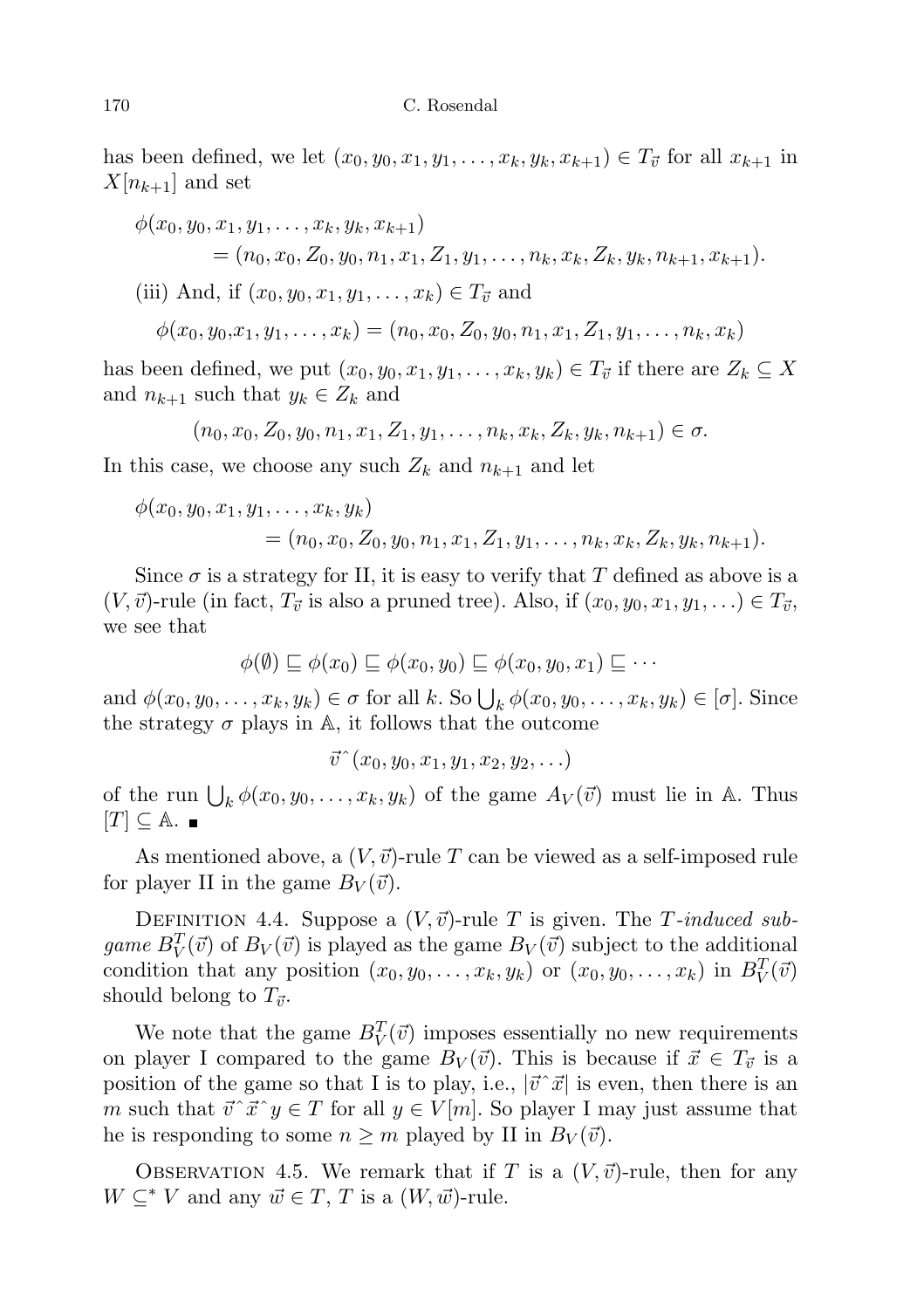**5. Proof of the main theorem.** Note that, in the game  $B_V^T(\vec{v})$ , player I has to pick vectors in arbitrarily small subspaces chosen by II while only being able to force II to pick vectors in tail subspaces. Therefore, by the asymptotic nature of the games, it is easy to see that any strategy for I in  $B_V^T(\vec{v})$  to play into a set A immediately provides a strategy for I in  $B_W^T(\vec{v})$ to play in A as long as  $W \subseteq K$ .

<span id="page-8-0"></span>OBSERVATION 5.1. Suppose  $\mathbb{A} \subseteq E^{\infty}$ ,  $W \subseteq^* V$ ,  $\vec{v} \in E^{<\infty}$  and a  $(V, \vec{v})$ rule  $T \subseteq E^{\leq \infty}$  are given such that

I has a strategy in  $B_V^T(\vec{v})$  to play in A.

Then also

I has a strategy in 
$$
B_W^T(\vec{v})
$$
 to play in A.

On the other hand, while I may not have a strategy in  $B_V(\vec{v})$  to play into A, he could have one in  $B_W(\vec{v})$  for some  $W \subseteq^* V$ . This situation is remedied by the following simple diagonalisation.

<span id="page-8-1"></span>LEMMA 5.2. Suppose  $A \subseteq E^{\infty}$ ,  $V \subseteq E$ ,  $\vec{v} \in E^{<\infty}$  and a  $(V, \vec{v})$ -rule  $T \subseteq E^{\leq \infty}$  are given. Then there is  $X \subseteq V$  so that, for all  $\vec{x} \in T$ ,

 $\exists Y \subseteq X$ , I has a strategy in  $B_Y^T(\vec{x})$  to play in  $\mathbb{A}$  $\Leftrightarrow \forall Y \subseteq X, I$  has a strategy in  $B_Y^T(\vec{x})$  to play in A.

*Proof.* Enumerate T as  $\vec{x}_0, \vec{x}_1, \dots$  and define a sequence of subspaces  $V = X_{-1} \supseteq X_0 \supseteq X_1 \supseteq \cdots$  as follows. If  $X_{n-1}$  has been defined and there is some subspace  $Y \subseteq X_{n-1}$  such that I has a strategy in  $B_Y^T(\vec{x}_n)$  to play in A, let  $X_n = Y$ , otherwise let  $X_n = X_{n-1}$ . Finally, let  $X \subseteq V$  be any subspace such that  $X \subseteq^* X_n$  for all n.

By construction and using Observation [5.1,](#page-8-0) for any  $\vec{x}_n \in T$  we then have

 $\exists Y \subseteq X$ , I has a strategy in  $B_Y^T(\vec{x}_n)$  to play in A

 $\Leftrightarrow$  I has a strategy in  $B_{X_n}^T(\vec{x}_n)$  to play in A

 $\Leftrightarrow \forall Y \subseteq X$ , I has a strategy in  $B_Y^T(\vec{x}_n)$  to play in A,

which proves the lemma.

<span id="page-8-2"></span>LEMMA 5.3. Suppose  $A \subseteq E^{\infty}$ ,  $V \subseteq E$ ,  $\vec{v} \in E^{<\infty}$  and a  $(V, \vec{v})$ -rule  $T \subseteq E^{<\infty}$  are given such that

 $\forall W \subseteq V$ , I has no strategy in  $B_W^T(\vec{v})$  to play in  $\mathbb{A}$ .

Then, if  $|\vec{v}|$  is odd, there is  $X \subseteq V$  such that for all  $Y \subseteq X$  there is  $x \in Y \cap T_{\vec{v}}$ satisfying

 $\forall W \subseteq X$ , I has no strategy in  $B_W^T(\vec{v}^T x)$  to play in A.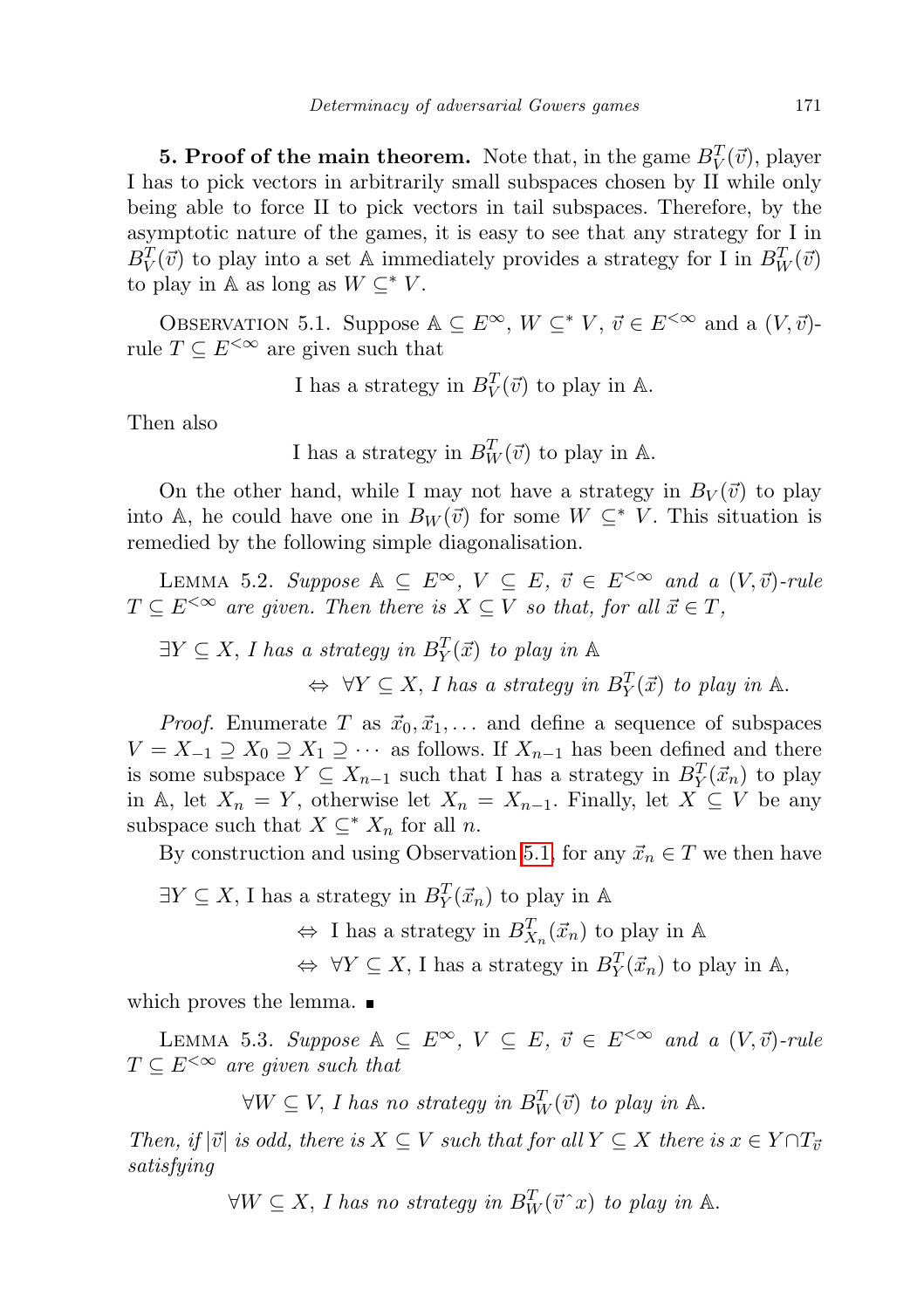Similarly, if  $|\vec{v}|$  is even, there is  $X \subseteq V \cap T_{\vec{v}}$  such that, for any  $x \in X$ ,

 $\forall W \subseteq X$ , I has no strategy in  $B_W^T(\vec{v}^T x)$  to play in A.

*Proof.* Using Lemma [5.2,](#page-8-1) we begin by choosing  $Z \subseteq V$  such that, for all  $\vec{x} \in T$ ,

 $\exists Y \subseteq Z$ , I has a strategy in  $B_Y^T(\vec{x})$  to play in A

 $\Leftrightarrow \forall Y \subseteq Z$ , I has a strategy in  $B_Y^T(\vec{x})$  to play in A.

Suppose first that  $|\vec{v}|$  is odd. Since, for all  $Y \subseteq Z$ , I has no strategy in  $B_Y^T(\vec{v})$  to play in A, we see that for all  $Y \subseteq Z$  player II must be able to play some  $x \in Y \cap T_{\vec{v}}$  for which I still has no strategy in  $B_Y^T(\vec{v}^T x)$  to play in A, whereby also

 $\forall W \subseteq Z$ , I has no strategy in  $B_W^T(\vec{v}^T x)$  to play in A.

Letting  $X = Z$  gives the result.

Suppose instead that  $|\vec{v}|$  is even. Again I has no strategy in  $B_Z^T(\vec{v})$  to play in A. Therefore, II must be able to play some  $X \subseteq Z$  so that, for all  $x \in X \cap T_{\vec{v}}$ , player I has no strategy in  $B_Z^T(\vec{v} \, \hat{\,} x)$  to play in A and thus

 $\forall W \subseteq X$ , I has no strategy in  $B_W^T(\vec{v}^T x)$  to play in A.

Finally, since T is also an  $(X, \vec{v})$ -rule, there is some n such that  $X[n] \subseteq T_{\vec{v}}$ , so by replacing X with  $X[n]$ , we may assume that  $X \subseteq V \cap T_{\vec{v}}$ .

<span id="page-9-1"></span>LEMMA 5.4. Suppose  $\mathbb{A} \subseteq E^{\infty}$ ,  $V \subseteq E$ ,  $\vec{v} \in E^{<\infty}$  and a  $(V, \vec{v})$ -rule T are given. Assume that

 $\forall W \subseteq V$ , I has no strategy in  $B_W^T(\vec{v})$  to play in  $\mathbb{A}$ .

Then there is some  $X \subseteq V$  and an  $(X, \vec{v})$ -rule  $S \subseteq T$  such that  $[S] \cap \text{Int(A)}$  $=\emptyset$  and

 $\forall W \subseteq X$ , I has no strategy in  $B_Z^S(\vec{v})$  to play in A.

*Proof.* Using Lemma [5.2,](#page-8-1) we begin by choosing  $V_0 \subseteq V$  so that, for all  $\vec{x} \in T$ ,

<span id="page-9-0"></span> $(1)$  ∃Y ⊆  $V_0$ , I has a strategy in  $B_Y^T(\vec{x})$  to play in A

 $\Leftrightarrow \forall Y \subseteq V_0$ , I has a strategy in  $B_Y^T(\vec{x})$  to play in A.

Now, enumerate the elements of T of even length as  $\vec{x}_0, \vec{x}_1, \dots$  and define a sequence of subspaces  $V_0 = X_{-1} \supseteq X_0 \supseteq X_1 \supseteq \cdots$  as follows. If  $X_{n-1}$ has been defined and there is some subspace  $Y \subseteq X_{n-1}$  such that, for all  $y \in Y \cap T_{\vec{x}_n}$ , I has no strategy in  $B_{V_0}^T(\vec{x}_n \circ y)$  to play in A, then let  $X_n = Y$ and otherwise  $X_n = X_{n-1}$ . Finally, pick some  $V_1 \subseteq V_0$  such that  $V_1 \subseteq^* X_n$ for all  $n$ .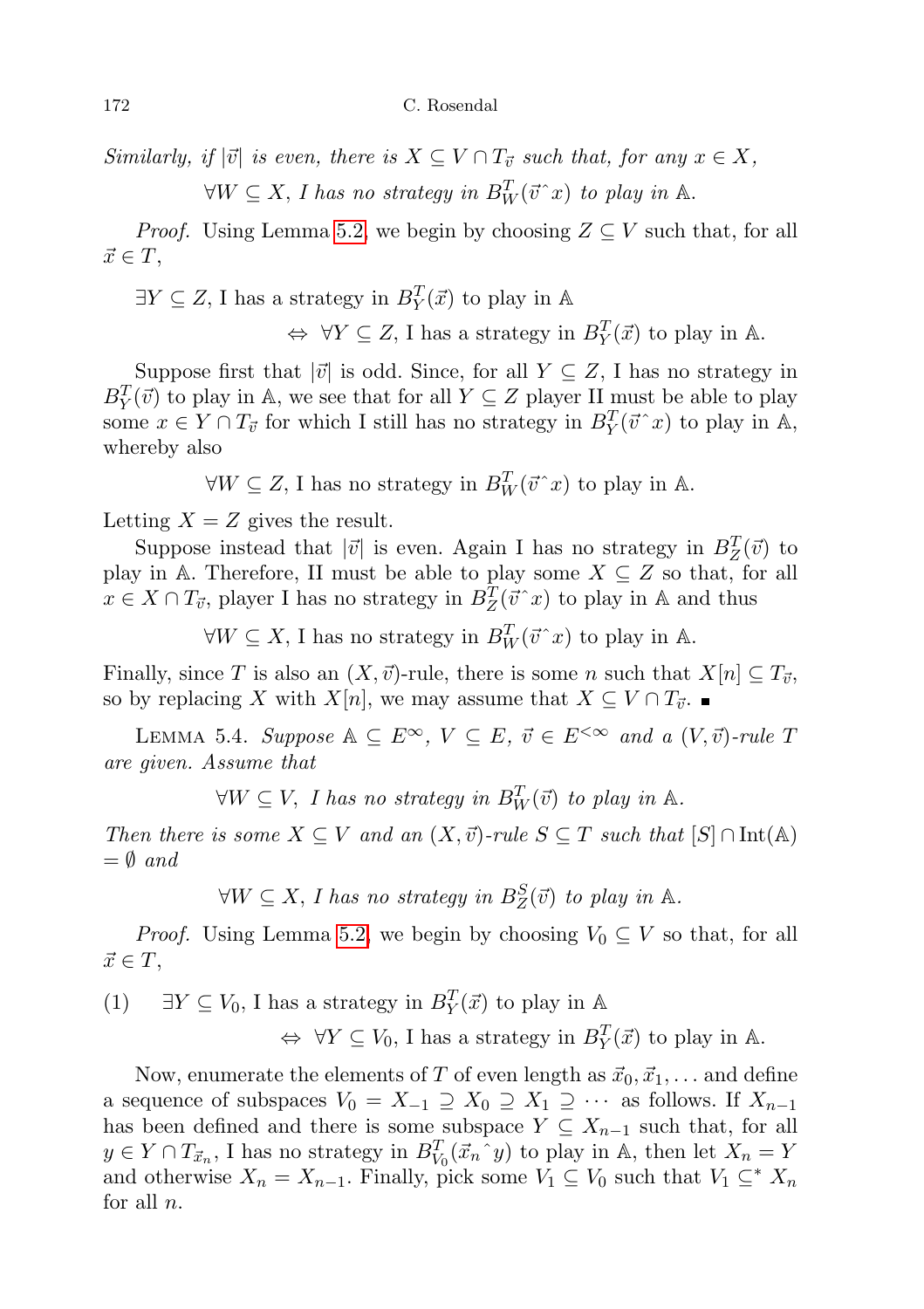We conclude that, for all  $\vec{x} \in T$  of even length,

<span id="page-10-0"></span>(2) 
$$
\exists Y \subseteq V_1 \,\forall y \in Y \cap T_{\vec{x}}, \text{ I has no strategy in } B_{V_0}^T(\vec{x}^y) \text{ to play in } \mathbb{A}
$$

$$
\Rightarrow \exists n \,\forall y \in V_1[n] \cap T_{\vec{x}}, \text{ I has no strategy in } B_{V_0}^T(\vec{x}^y) \text{ to play in } \mathbb{A}.
$$

By a similar diagonalisation, we find some  $X \subseteq V_1$ , such that, for all  $\vec{x} \in T$  of odd length,

<span id="page-10-1"></span>(3) 
$$
\exists Y \subseteq V_1 \,\forall y \in Y \cap T_{\vec{x}}, \text{ I has a strategy in } B_{V_0}^T(\vec{x}^y) \text{ to play in } \mathbb{A}
$$

$$
\Rightarrow \exists n \,\forall y \in V_1[n] \cap T_{\vec{x}}, \text{ I has a strategy in } B_{V_0}^T(\vec{x}^y) \text{ to play in } \mathbb{A}.
$$

We define

$$
S = \{ \vec{x} \in T \mid \text{I has no strategy in } B^T_X(\vec{x}) \text{ to play in } \mathbb{A} \}
$$

and note that  $\vec{v} \in S$ . We claim that S is an  $(X, \vec{v})$ -rule.

Suppose first  $\vec{x} \in S$  has even length. Then I has no strategy in  $B_X^T(\vec{x})$ to play in A and so II must be able to play some  $Y \subseteq X$  such that no matter which  $y \in Y \cap T_{\vec{x}}$  I plays, I still has no strategy in  $B_X^T(\vec{x}^y)$  to play in A. Therefore, by [\(1\)](#page-9-0) and [\(2\)](#page-10-0), there is n such that, for all  $y \in X[n] \cap T_{\vec{x}}$ , I also has no strategy in  $B_X^T(\vec{x}^y)$  to play in A. As T is an  $(X, \vec{x})$ -rule as well, choosing n large enough, we can ensure that  $X[n] \subseteq T_{\vec{x}}$ , whereby also  $X[n] \subseteq S_{\vec{x}}$ .

Now, assume instead that  $\vec{x} \in S$  has odd length. As I has no strategy in  $B_X^T(\vec{x})$  to play in A, we see that, for any n, there is some  $y \in X[n] \cap T_{\vec{x}}$ such that I still has no strategy in  $B_X^T(\vec{x}^y)$  to play in A. Thus, by [\(1\)](#page-9-0) and the contrapositive of [\(3\)](#page-10-1), for any  $Y \subseteq X$ , there is some  $y \in Y \cap T_{\vec{x}}$  such that I has no strategy in  $B_X^T(\vec{x}^{\,\,\cdot\,} y)$  to play in A, i.e., for any  $Y \subseteq X$  there is  $y \in Y$  with  $\vec{x}$   $y \in S$ . Thus, S is an  $(X, \vec{v})$ -rule.

As Int(A) is open, by the definition of S, we have  $[S] \cap \text{Int}(A) = \emptyset$ . Also, if  $W \subseteq X$  and  $\sigma$  were a strategy for player I in  $B_W^S(\vec{v})$  to play in A, then we could obtain a strategy for I in  $B_W^T(\vec{v})$  to play in A as follows: I uses the strategy  $\sigma$  until, if ever, he encounters the first position  $\vec{x} \notin S_{\vec{v}}$ . At this point, by the definition of S, he can shift to a strategy in  $B_W^T(\vec{v} \, \vec{x})$  for playing in A. On the other hand, if the shift never happens, the outcome will lie in A anyway. Since I has no strategy in  $B_W^T(\vec{v})$  to play in A, he cannot have one in  $B_W^S(\vec{v})$  either.

For  $D \subseteq E^{<\infty}$ , we let  $\mathbb{O}(D)$  denote the open set  $\mathbb{O}(D) = \bigcup_{\vec{x} \in D} N_{\vec{x}} \subseteq E^\infty$ . We shall use the following elementary observation in the proof of Claim [5.8](#page-12-0) below.

<span id="page-10-2"></span>LEMMA 5.5. Suppose that  $C, R \subseteq E^{\leq \infty}$  and that C is closed under endextensions, i.e., that if  $\vec{x} \subseteq \vec{y}$  and  $\vec{x} \in C$ , then also  $\vec{y} \in C$ . Assume that  $\vec{w} \in R$  and that  $\mathbf{x} \in N_{\vec{w}} \cap \mathbb{O}(C \cap R)$ . Then there is  $\vec{x} \in C \cap R$  such that  $\vec{w} \sqsubseteq \vec{x} \sqsubset \mathbf{x}$ .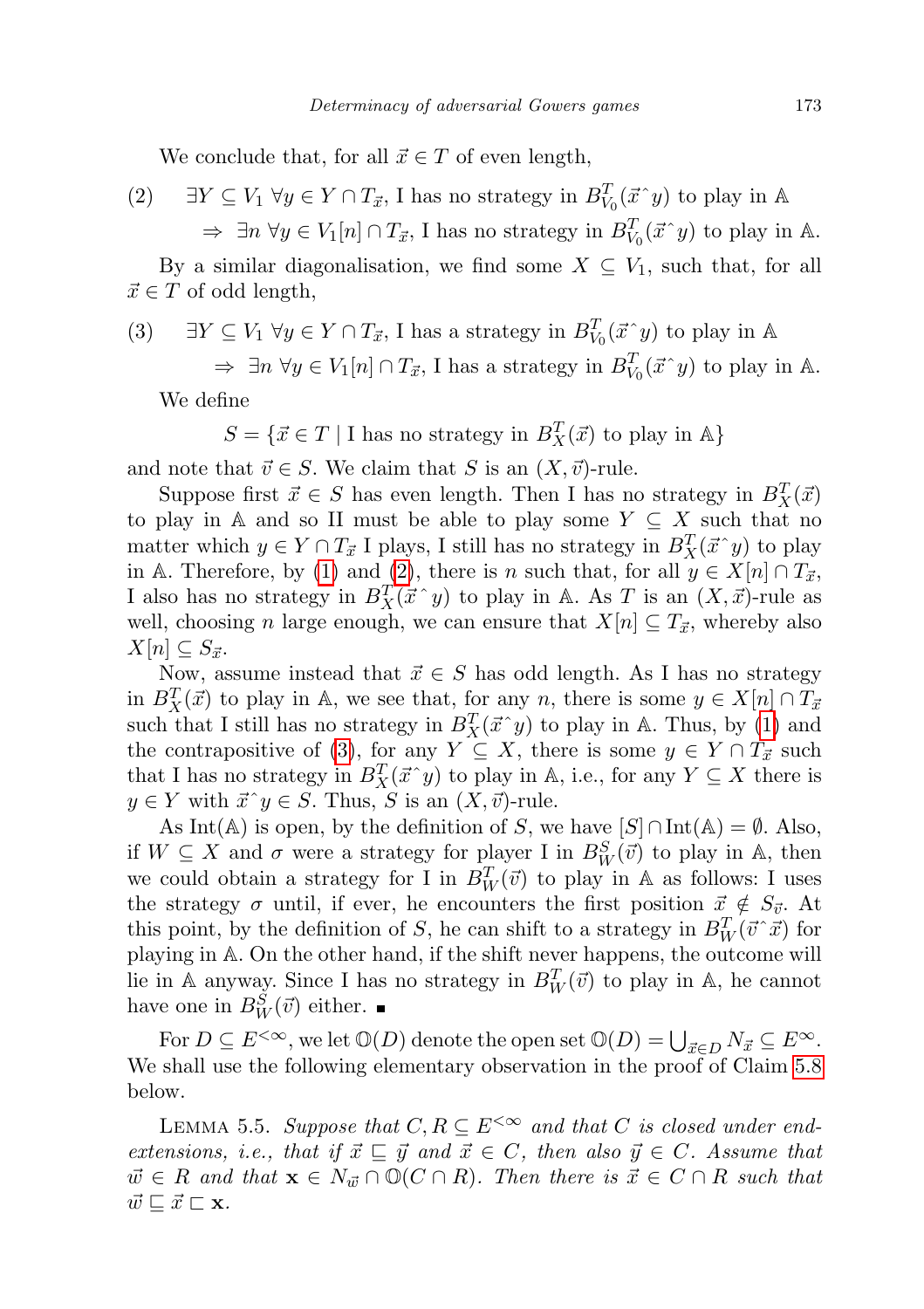*Proof.* To see this, pick some  $\vec{y} \in C \cap R$  with  $\vec{y} \subset \mathbf{x}$ . If  $\vec{w} \subseteq \vec{y}$ , we are done. If instead  $\vec{y} \sqsubset \vec{w}$ , then, as C is closed under end-extension and  $\vec{w} \in R$ , we have  $\vec{w} \in C_n \cap R$  and can let  $\vec{x} = \vec{w}$ .

<span id="page-11-4"></span>LEMMA 5.6. Suppose  $\mathbb{A} \subseteq E^{\infty}$ ,  $\mathbb{G} \subseteq \mathbb{A}$  is a  $G_{\delta}$  subset,  $V \subseteq E$ ,  $\vec{v} \in E^{<\infty}$ and a  $(V, \vec{v})$ -rule T are given. Assume that

 $\forall W \subseteq V$ , I has no strategy in  $B_X^T(\vec{v})$  to play in  $\mathbb{A}$ .

Then there is some  $X \subseteq V$  and an  $(X, \vec{v})$ -rule  $S \subseteq T$  such that  $[S] \cap \mathbb{G} = \emptyset$ and

 $\forall W \subseteq X$ , I has no strategy in  $B_Z^S(\vec{v})$  to play in A.

*Proof.* Since G is  $G_{\delta}$ , we can find  $E^{<\infty} \supseteq C_1 \supseteq C_2 \supseteq \cdots$  such that  $\mathbb{G} = \bigcap_n \mathbb{O}(C_n)$  and where each  $C_n$  is closed under end-extensions.

We say that  $\vec{x}$  accepts X if there is an  $(X, \vec{x})$ -rule  $S \subseteq T$  such that  $[S] \cap \mathbb{G} = \emptyset$  and, for all  $W \subseteq X$ , I has no strategy in  $B_W^S(\vec{x})$  to play in A.

Notice that if  $Y \subseteq^* X$  and  $\vec{x}$  accepts X, as witnessed by an  $(X, \vec{x})$ -rule  $S \subseteq T$ , then S also witnesses that  $\vec{x}$  accepts Y. Therefore, by a simple diagonalisation as in the proof of Lemma [5.2,](#page-8-1) we can find some  $X_0 \subseteq V$ such that, for all  $\vec{x} \in T$ ,

(4) 
$$
\exists Y \subseteq X_0, \vec{x} \text{ accepts } Y \Leftrightarrow \forall Y \subseteq X_0, \vec{x} \text{ accepts } Y.
$$

Let also

<span id="page-11-2"></span> $R = \{ \vec{x} \in E^{< \infty} \mid \vec{x} \text{ does not accept } X_0 \}.$ 

Again, by applying Lemma [5.2](#page-8-1) successively for every  $n$ , we find some  $X_1 \subseteq X_0$  such that, for all  $\vec{x} \in T$  and n,

<span id="page-11-0"></span>(5)  $\exists Y \subseteq X_1$ , I has a strategy in  $B_Y^T(\vec{x})$  to play in  $\mathbb{A} \cup \mathbb{O}(C_n \cap R)$  $\Leftrightarrow \forall Y \subseteq X_1$ , I has a strategy in  $B_Y^T(\vec{x})$  to play in  $\mathbb{A} \cup \mathbb{O}(C_n \cap R)$ .

We say that  $(\vec{x}, n)$  likes  $X \subseteq X_1$  if there is an  $(X, \vec{x})$ -rule  $S \subseteq T$  such that  $[S] \cap \mathbb{O}(C_n \cap R) = \emptyset$  and, for all  $W \subseteq X$ , I has no strategy in  $B_W^S(\vec{x})$ to play in A.

Again, we see that if  $(\vec{x}, n)$  likes X and  $Y \subseteq^* X$ , then  $(\vec{x}, n)$  likes Y as well. So, by yet another diagonalisation, we find some  $X \subseteq X_1$  such that, for all  $\vec{x} \in T$  and n,

<span id="page-11-1"></span>(6) 
$$
\exists Y \subseteq X, (\vec{x}, n)
$$
 likes  $Y \Leftrightarrow \forall Y \subseteq X, (\vec{x}, n)$  likes Y.

<span id="page-11-3"></span>CLAIM 5.7. Suppose  $\vec{x} \in R \cap T$ . Then, for any n, I has a strategy in  $B_X^T(\vec{x})$  to play in  $\mathbb{A} \cup \mathbb{O}(C_n \cap R)$ .

*Proof.* Assume that  $\vec{x} \in T$  and that, for some n, I has no strategy in  $B_X^T(\vec{x})$  to play in A  $\cup \mathbb{O}(C_n \cap R)$ . Then, by [\(5\)](#page-11-0), for all  $Y \subseteq X$ , I also has no strategy in  $B_Y^T(\vec{x})$  to play in  $\mathbb{A} \cup \mathbb{O}(C_n \cap R)$ .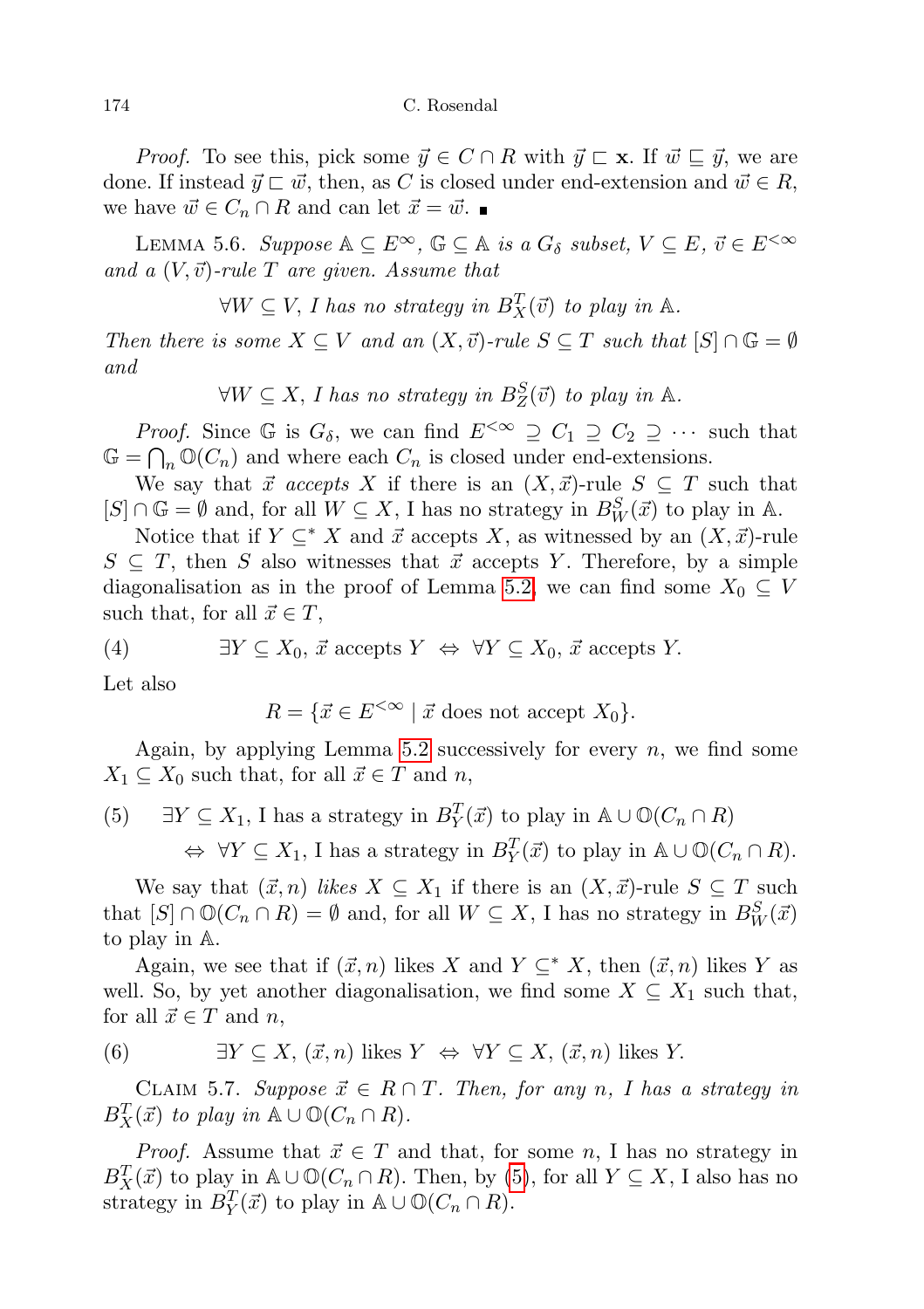As  $\mathbb{O}(C_n \cap R) \subseteq \text{Int}(\mathbb{A} \cup \mathbb{O}(C_n \cap R)),$  by Lemma [5.4,](#page-9-1)  $(\vec{x}, n)$  likes some  $Y \subseteq X$  and thus by [\(6\)](#page-11-1) also likes X. In other words, there is an  $(X, \vec{x})$ -rule  $S \subseteq T$  such that  $[S] \cap \mathbb{O}(C_n \cap R) = \emptyset$  and, for all  $W \subseteq X$ , I has no strategy in  $B_W^S(\vec{x})$  to play in A.

Suppose that, in a run of the game  $B_X^S(\vec{x})$ , all positions  $\vec{y}$  satisfy  $\vec{x} \hat{\ } \vec{y}$  $\notin C_n$ . Then the outcome of that run will not lie in  $\mathbb{O}(C_n)$  and hence not in G either.

On the other hand, if ever a position  $\vec{y}$  is reached such that  $\vec{x} \, \vec{y} \in C_n$ , then, as  $[S] \cap \mathbb{O}(C_n \cap R) = \emptyset$ , actually  $\vec{x} \hat{\ } \vec{y} \in C_n \setminus R$ , which means that  $\vec{x} \hat{i}$   $\vec{y}$  accepts  $X_0$  and hence by [\(4\)](#page-11-2) also accepts X. Therefore, there is an  $(X, \vec{x} \, \hat{\,} \, \vec{y})$ -rule  $S' \subseteq T$  such that  $[S'] \cap \mathbb{G} = \emptyset$  and, for all  $W \subseteq X$ , I has no strategy in  $B_W^{S'}(\vec{x} \, \hat{\mathbf{y}})$  to play in A.

Thus, we can modify S so that if ever such a  $\vec{y}$  is encountered, the game continues inside the  $(X, \vec{x} \, \hat{\,} \vec{y})$ -rule S' (depending on  $\vec{y}$ ). The resulting  $(X, \vec{x})$ -rule  $\tilde{S} \subseteq T$  then satisfies  $[\tilde{S}] \cap \mathbb{G} = \emptyset$  and, for all  $W \subseteq X$ , I has no strategy in  $B_W^{\tilde{S}}(\vec{x})$  to play in A. But this shows that  $\vec{x}$  accepts Y and so  $\vec{x} \notin R$ , proving our claim.

<span id="page-12-0"></span>CLAIM 5.8. If  $\vec{v} \in R \cap T$ , then I has a strategy in  $B_X^T(\vec{v})$  to play in A.

Proof. We describe a required strategy. First, by Claim [5.7,](#page-11-3) I has a strategy in  $B_X^T(\vec{v})$  to play in  $\mathbb{A} \cup \mathbb{O}(C_1 \cap R)$ , and so I follows this strategy until, if ever, a first position  $\vec{x}_1$  is encountered such that  $\vec{v}~\vec{x}_1 \in C_1 \cap R$ . If no such position is encountered, then, by Lemma [5.5,](#page-10-2) the outcome will not lie in  $\mathbb{O}(C_1 \cap R)$  but must lie in A. So suppose instead that  $\vec{x}_1$  exists and let  $n_1$  be the supremum of n such that  $\vec{v}~\vec{x}_1 \in C_n \cap R$ . If  $n_1 = \infty$ , then  $N_{\vec{v}~\vec{x}_1} \subseteq$  $\bigcap_n \mathbb{O}(C_n) = \mathbb{G} \subseteq \mathbb{A}$  and thus I can finish the game randomly. If, on the other hand,  $n_1$  is finite, then by Claim [5.7](#page-11-3) player I has a strategy in  $B_X^T(\vec{v} \, \hat{\,} \, \vec{x}_1)$ to play in  $\mathbb{A} \cup \mathbb{O}(C_{n_1+1} \cap R)$  and he will continue with this strategy until, if ever, a further position  $\vec{x}_2$  is encountered such that  $\vec{v}~\hat{x}_1~\hat{x}_2 \in C_{n_1+1} \cap R$ . Again, if this does not happen, then the outcome of the game will lie in A. So assume instead that  $\vec{x}_2$  exists and let  $n_2$  be the supremum of n such that  $\vec{v} \, \hat{\cdot} \, \vec{x}_1 \, \hat{\cdot} \, \vec{x}_2 \in C_n \cap R$ . If  $n_2 = \infty$ , then, as before,  $N_{\vec{v} \, \hat{\cdot} \, \vec{x}_1 \, \hat{\cdot} \, \vec{x}_2} \subseteq A$  and I can finish the game randomly. If  $n_2$  is finite, I has a strategy in  $B_X^T(\vec{v} \, \hat{\,} \vec{x}_1 \, \hat{\,} \vec{x}_2)$ to play in  $\mathbb{A} \cup \mathbb{O}(C_{n_2+1} \cap R)$ , etc.

Now, if this procedure is repeated infinitely often, then the outcome  $\vec{v} \upharpoonright \vec{x}_1 \upharpoonright \vec{x}_2 \upharpoonright ...$  belongs to  $\bigcap_n \mathbb{O}(C_n) = \mathbb{G} \subseteq \mathbb{A}$ . On the other hand, if the procedure is only repeated finitely often, then instead the outcome lies in  $A.$ 

Since the conclusion of Claim [5.8](#page-12-0) contradicts the assumption of the lemma, it follows that  $\vec{v} \notin R \cap T$  and thus  $\vec{v} \notin R$ , implying the conclusion of the lemma.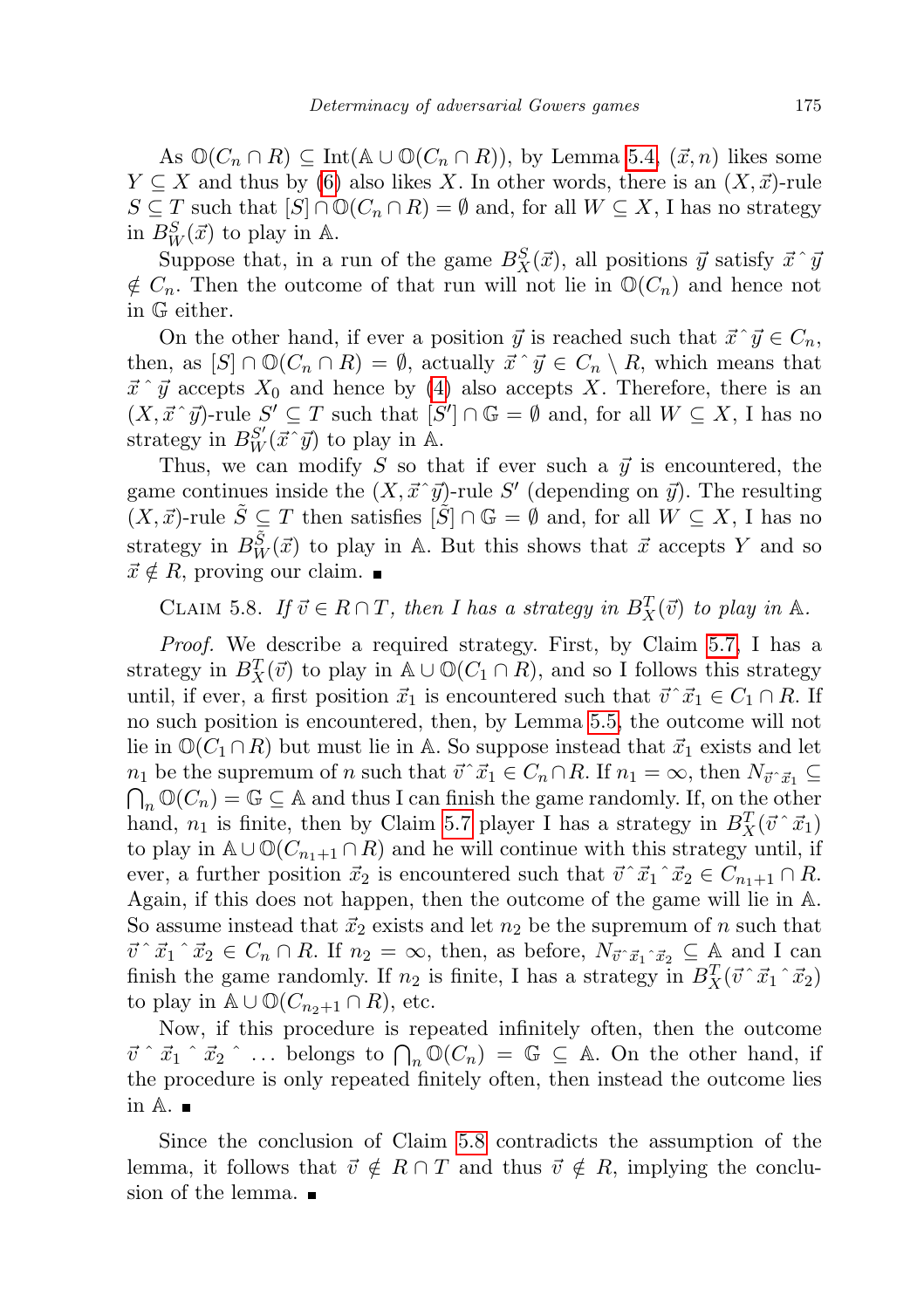THEOREM 5.9. Suppose  $\mathbb{F} \subseteq E^{\infty}$  is  $F_{\sigma\delta}$  or  $G_{\delta\sigma}$ . Then there is  $X \subseteq E$ such that either

- (a) II has a strategy in  $A_X$  to play in  $\sim \mathbb{F}$ , or
- (b) I has a strategy in  $B_X$  to play in  $\mathbb F$ .

*Proof.* By symmetry, we can suppose that  $\mathbb F$  is  $G_{\delta\sigma}$ . Assume that for no  $W \subseteq E$  does I have a strategy in  $B_W$  to play in F and let  $\mathbb{G}_0 \subseteq \mathbb{G}_1 \subseteq \mathbb{G}_2$  $\subseteq \cdots$  be  $G_{\delta}$  sets with union  $\mathbb{F}$ . Fix also an enumeration  $\vec{v}_0, \vec{v}_1, \vec{v}_2, \ldots$ of  $E^{<\infty}$  such that  $n \leq m$  whenever  $\vec{v}_n \sqsubseteq \vec{v}_m$ .

We will construct a subspace  $W \subseteq E$ , a  $(W, \emptyset)$ -rule T and, for every  $\vec{v}_k \in T$ , a  $(W, \vec{v}_k)$ -rule  $S_k$  such that the following conditions are satisfied:

- (i) if  $\vec{v}_k \sqsubseteq \vec{v}_l$  with  $\vec{v}_k, \vec{v}_l \in T$ , then  $S_l \subseteq S_k$ ,
- (ii) if  $\vec{v}_k \sqsubset \vec{v}_l$  with  $\vec{v}_k, \vec{v}_l \in T$ , then  $[S_l] \cap \mathbb{G}_k = \emptyset$ .

We claim that then T is a quasistrategy for II in  $A_W$  to play in ∼F. To see this, since T is a  $(W, \emptyset)$ -rule and hence a quasistrategy for II in  $A_W$ , we only need to show that  $[T] \cap \mathbb{G}_l = \emptyset$  for every l. So fix l and assume that  $\vec{v}_{k_0} \subset \vec{v}_{k_1} \subset \dots$  for some  $\vec{v}_{k_0}, \vec{v}_{k_1}, \dots \in T$ . Pick some  $k_n \geq l$  and note that for any  $m > n$ ,

$$
\vec{v}_{k_m} \in S_{k_m} \subseteq S_{k_{n+1}},
$$

whence  $\mathbf{v} = \bigcup_m \vec{v}_{k_m} \in [S_{k_{n+1}}]$ . Since  $[S_{k_{n+1}}] \cap \mathbb{G}_l = \emptyset$ , the claim follows.

It thus remains to construct W, T and  $S_k$  as above. This will be done in stages along with the construction of an auxiliary sequence  $E \supseteq X_0 \supseteq X_1 \supseteq$  $\cdots$  of subspaces.

At the outset of stage  $k \geq 0$ , we assume either that  $\vec{v}_k \notin T$  or that  $\vec{v}_k \in T$ and  $S_k$  is an  $(X_k, \vec{v}_k)$ -rule such that

 $\forall W \subseteq X_k$ , I has no strategy in  $B_W^{S_k}(\vec{v}_k)$  to play in  $\mathbb{F}$ .

Supposing that  $\vec{v}_k \in T$ , we will then choose  $X_{k+1} \subseteq X_k$ , decide which  $\vec{v}_l = \vec{v}_k \hat{i} x$  belong to T (by necessity  $l > k$ ) and, for those  $\vec{v}_l$ , define  $S_l$  in such a way that

- (1) for every  $\vec{v}_l = \vec{v}_k \hat{x} \in T$ ,  $S_l$  is an  $(X_{k+1}, \vec{v}_l)$ -rule with  $[S_l] \cap \mathbb{G}_k = \emptyset$ and  $S_l \subseteq S_k$ ,
- (2) for all  $\vec{v}_l = \vec{v}_k \hat{x} \in T$  and  $W \subseteq X_{k+1}$ , I has no strategy in  $B_W^{S_l}(\vec{v}_l)$ to play in F.

Moreover, if  $|\vec{v}_k|$  is odd, we will ensure that

(3) for every  $V \subseteq X_{k+1}$ , there is  $x \in V$  such that  $\vec{v}_k$ <sup> $\hat{v}_k \in T$ </sup>,

and, if  $|\vec{v}_k|$  is even, that

(3')  $\vec{v}_k$ <sup> $\hat{v}_k$ </sup>  $\in$  T for all  $x \in X_{k+1}$ .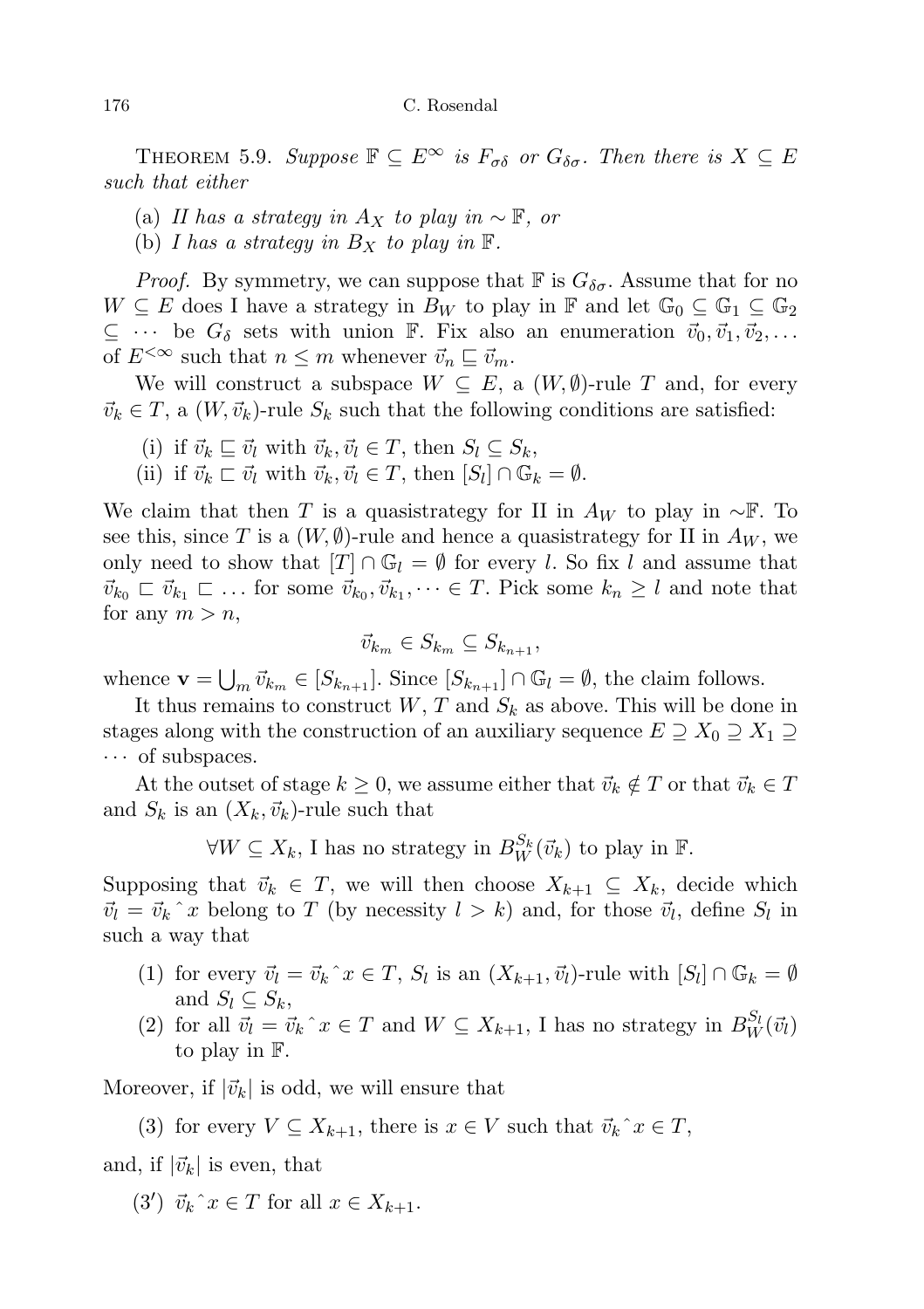Since also the sequence  $X_0 \supseteq X_1 \supseteq \cdots$  is decreasing, it follows that, if  $\vec{v}_l = \vec{v}_k \hat{i} x \in T$ , then at stage l,  $S_l$  is an  $(X_l, \vec{v}_l)$ -rule and, for every  $W \subseteq X_l$ , I has no strategy in  $B_W^{S_l}(\vec{v}_l)$  to play in  $\mathbb F$  and thus the assumptions of stage l are verified.

INITIAL STAGE. We begin by putting  $\vec{v}_0 = \emptyset \in T$  and set  $S_0 = E^{<\infty}$ ,  $X_0 = E$ . Then, by our initial assumptions,  $S_0$  is an  $(X_0, \vec{v}_0)$ -rule such that, for all  $W \subseteq X_0$ , I has no strategy in  $B_W = B_W^{S_0}(\vec{v}_0)$  to play in  $\mathbb{F}$ .

STAGE  $k \geq 0$ . If  $\vec{v}_k \notin T$ , set  $X_{k+1} = X_k$  and proceed to stage  $k+1$ . Suppose on the other hand that  $\vec{v}_k \in T$  and that  $S_k$  is an  $(X_k, \vec{v}_k)$ -rule such that

 $\forall W \subseteq X_k$ , I has no strategy in  $B_W^{S_k}(\vec{v}_k)$  to play in  $\mathbb{F}$ .

Now, using Lemma [5.6,](#page-11-4) we find  $Y_k \subseteq X_k$  and a  $(Y_k, \vec{v}_k)$ -rule  $R \subseteq S_k$  such that  $[R] \cap \mathbb{G}_k = \emptyset$  and

 $\forall W \subseteq Y_k$ , I has no strategy in  $B_W^R(\vec{v}_k)$  to play in F.

CASE 1:  $|\vec{v}_k|$  is odd. By Lemma [5.3](#page-8-2) we can find a further  $Z_k \subseteq Y_k$  such that, for all  $V \subseteq Z_k$ , there is  $x \in V \cap R_{\vec{v}}$  satisfying

 $\forall W \subseteq Z_k$ , I has no strategy in  $B_W^R(\vec{v}_k^{\, \cdot} x)$  to play in  $\mathbb{F}$ .

So put  $\vec{v}_k$ <sup> $\hat{z}$ </sup>  $\in$  T if and only if both  $x \in Z_k \cap R_{\vec{v}}$  and

 $\forall W \subseteq Z_k$ , I has no strategy in  $B_W^R(\vec{v}_k^{\, \cdot} x)$  to play in  $\mathbb{F}$ .

Also, for every  $\vec{v}_l = \vec{v}_k \hat{i} x \in T$ , let  $S_l = R$ . Finally, let  $X_{k+1} = Z_k$ . Then conditions  $(1)$ ,  $(2)$  and  $(3)$  are verified.

CASE 2:  $|\vec{v}_k|$  is even. By Lemma [5.3](#page-8-2) we can find a further  $X_{k+1} \subseteq Y_k \cap R_{\vec{v}}$ such that, for any  $x \in X_{k+1}$ ,

 $\forall W \subseteq X_{k+1}$ , I has no strategy in  $B_W^R(\vec{v}^{\,\,\cdot\,}x)$  to play in  $\mathbb{F}.$ 

So put  $\vec{v}_k$ <sup> $\hat{v}_k \in T$ </sup> if and only if  $x \in X_{k+1}$ . Also, for every  $\vec{v}_l = \vec{v}_k \hat{v}_k \in T$ , let  $S_l = R$ . Then conditions (1), (2) and (3') are verified.

At the end of the construction, we let  $W \subseteq E$  be any space such that  $W \subseteq^* X_k$  for all k. Now,  $\emptyset \in T$ . Also, by (3), if  $\vec{v} \in T$  with  $|\vec{v}|$  even and  $V \subseteq W$ , then there is  $x \in V$  such that  $\vec{v} \hat{\;} x \in T$ . Similarly, by  $(3')$ , if  $\vec{v} \in T$ with  $|\vec{v}|$  even, then there is an n such that, for all  $x \in W[n], \vec{v} \hat{\;} x \in T$ . So T is a  $(W, \emptyset)$ -rule. Finally, for  $\vec{v}_l \in T$ ,  $S_l$  is an  $(X_l, \vec{v}_l)$ -rule and thus also a  $(W, \vec{v}_l)$ -rule and conditions (i) and (ii) are ensured by (1).

Acknowledgements. The author is grateful for a number of insightful comments and useful discussions with A. Montalbán, J. Moore, I. Neeman and P. Welch on the topic of this paper.

The initial research for this article was done while the author was visiting V. Ferenczi at the University of S˜ao Paulo, Brazil, with the support of